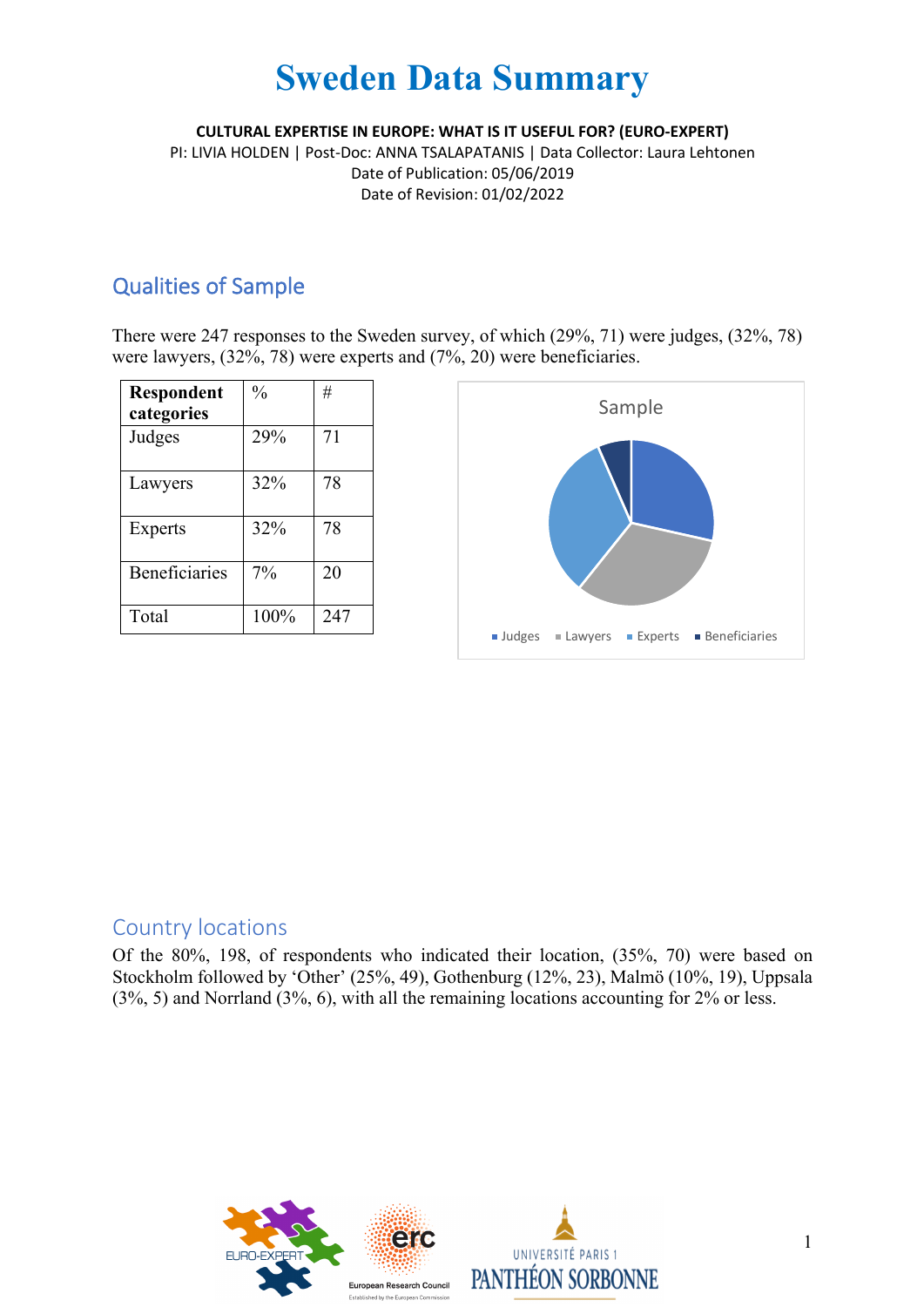#### **CULTURAL EXPERTISE IN EUROPE: WHAT IS IT USEFUL FOR? (EURO-EXPERT)**

PI: LIVIA HOLDEN | Post-Doc: ANNA TSALAPATANIS | Data Collector: Laura Lehtonen Date of Publication: 05/06/2019 Date of Revision: 01/02/2022

| <b>Country locations</b> | $\frac{0}{0}$ | #              |
|--------------------------|---------------|----------------|
| Stockholm                | 35%           | 70             |
| Gothenburg               | 12%           | 23             |
| Malmö                    | 10%           | 19             |
| Uppsala                  | 3%            | 5              |
| Västerås                 | 2%            | $\overline{4}$ |
| Jönköping                | 2%            | 3              |
| Gällivare                | $2\%$         | 3              |
| Astersund                | 2%            | 3              |
| Karlstad                 | 2%            | $\overline{3}$ |
| Linköping                | 2%            | 3              |
| Lund                     | 2%            | 4              |
| Norrland                 | 3%            | 6              |
| Skåne                    | 2%            | 3              |
| Other                    | 25%           | 49             |
| Total                    | 100%          | 198            |



### Judges

The most common degree of jurisdiction for Judges was 'Lower judiciary' (50%, 33), followed by 'Middle judiciary' (35%, 23) and 'Upper judiciary' (11%, 7). 3 respondents selected 'Other'  $(5\%)$ .

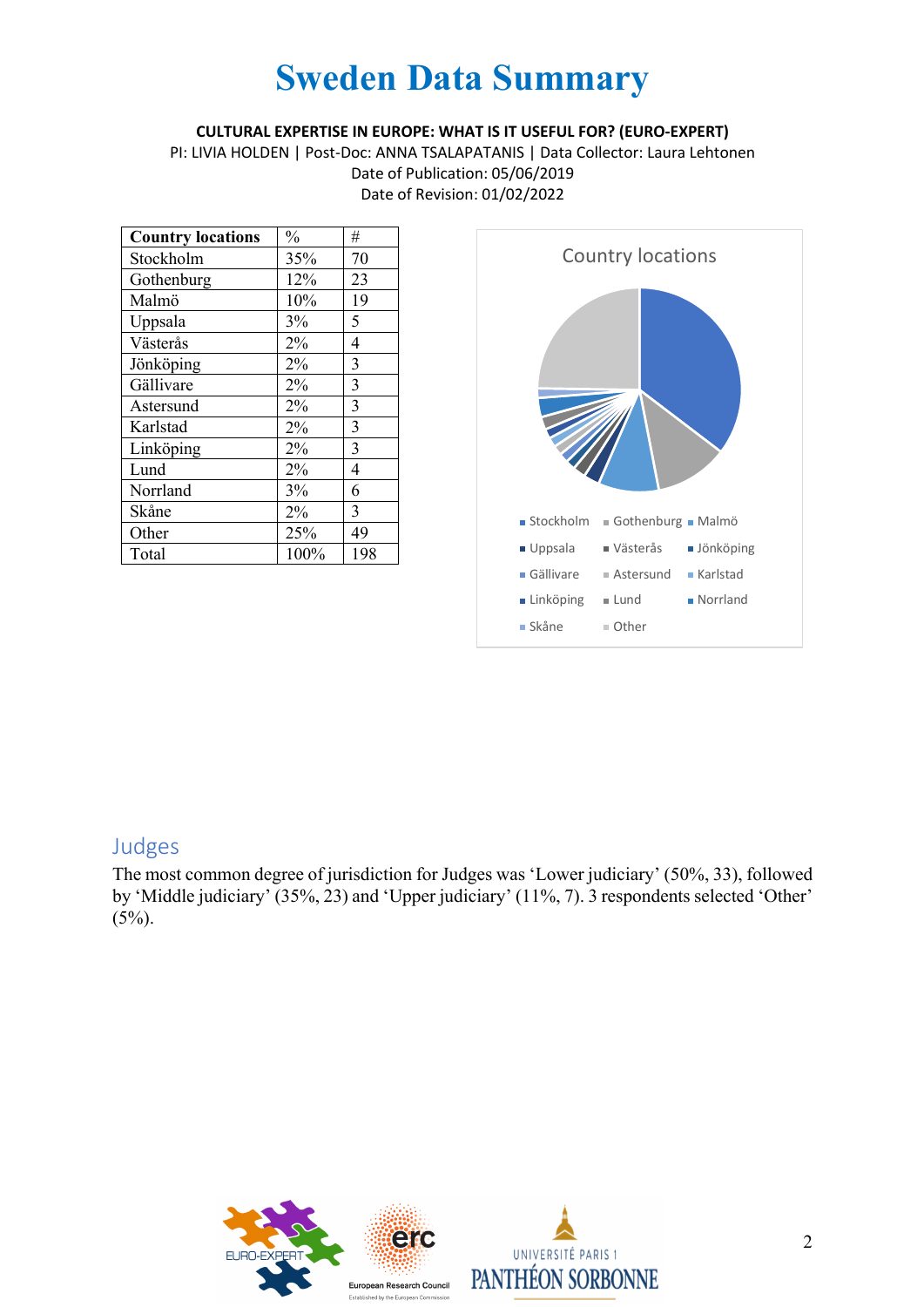**CULTURAL EXPERTISE IN EUROPE: WHAT IS IT USEFUL FOR? (EURO-EXPERT)**

PI: LIVIA HOLDEN | Post-Doc: ANNA TSALAPATANIS | Data Collector: Laura Lehtonen Date of Publication: 05/06/2019 Date of Revision: 01/02/2022

| Degree of<br><b>Jurisdiction</b> | $\frac{0}{0}$ | #  |
|----------------------------------|---------------|----|
| Lower judiciary                  | 50%           | 33 |
| Middle judiciary                 | 35%           | 23 |
| Upper judiciary                  | 11%           |    |
| Other                            | 5%            | 3  |
| Total                            | 100%          | 66 |



The most common area of jurisdiction was 'Criminal law' (24%, 30) followed by 'Family law' (21%, 27), 'Civil law' (21%, 27), 'Other' (21%, 26), Asylum/Migration Law (13%, 16).

| <b>Area of Jurisdiction</b> | $\frac{0}{0}$ | #   |
|-----------------------------|---------------|-----|
| Criminal Law                | 24%           | 30  |
| <b>Family Law</b>           | 21%           | 27  |
| Civil Law                   | 21%           | 27  |
| Other                       | 21%           | 26  |
| Asylum/Migration Law        | 13%           | 16  |
| Total                       | 100%          | 126 |





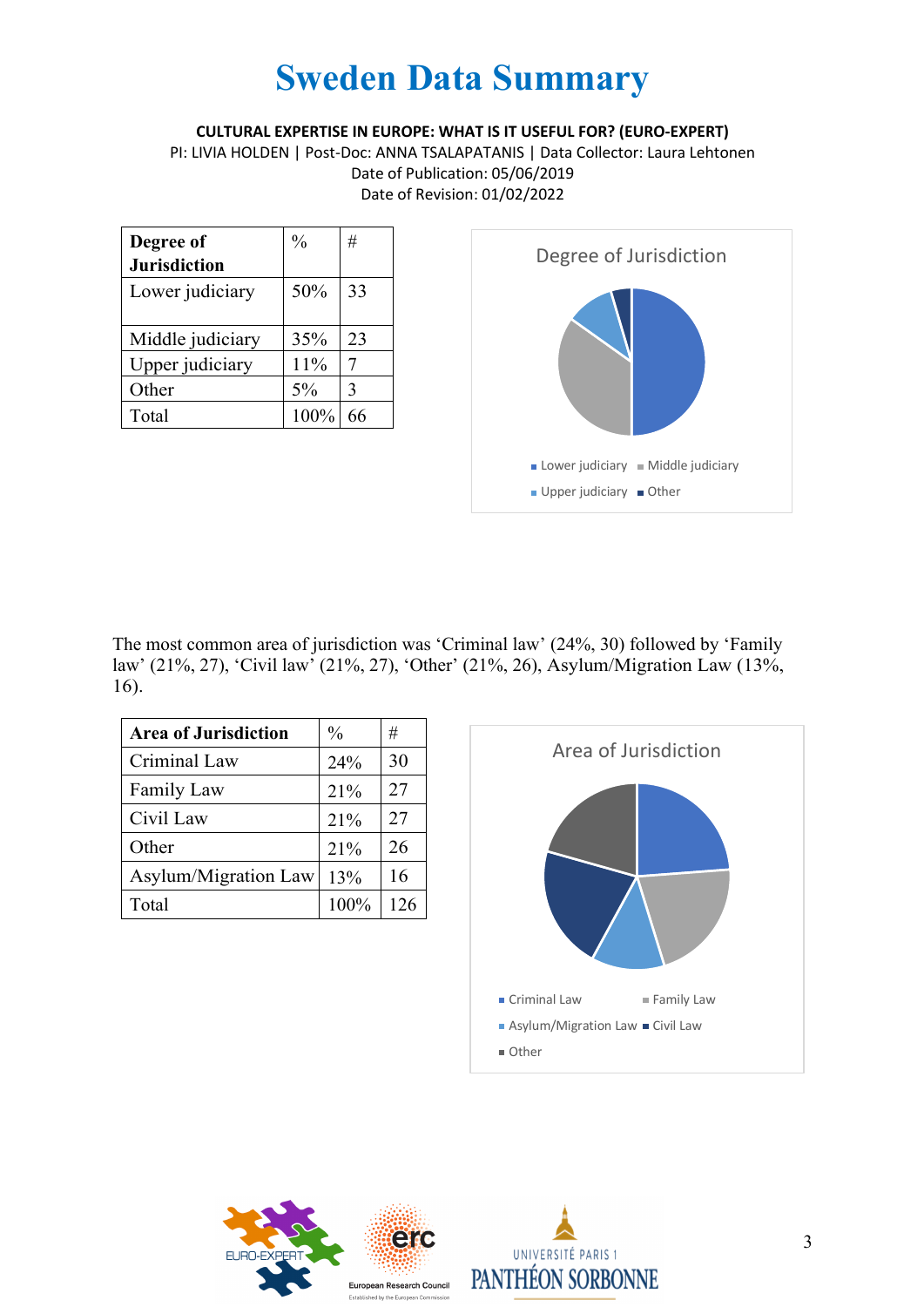**CULTURAL EXPERTISE IN EUROPE: WHAT IS IT USEFUL FOR? (EURO-EXPERT)**

PI: LIVIA HOLDEN | Post-Doc: ANNA TSALAPATANIS | Data Collector: Laura Lehtonen Date of Publication: 05/06/2019 Date of Revision: 01/02/2022

#### Lawyers

Most of the lawyers who responded, (51%, 38) indicated 'Mid-career', followed by 'Junior' (25%, 19) and' Senior' (24%, 18).

| <b>Career Stage</b> | $\frac{0}{0}$ | #  |
|---------------------|---------------|----|
| Junior Lawyers      | 25%           | 19 |
| Mid-Career          | 51%           | 38 |
| Senior Lawyers      | 24%           | 18 |
| Total               | 100%          | 75 |



For the areas of law practiced, 'Criminal Law' (20%, 43) was the most common, followed by 'Immigration Law' (11%, 24), 'Family Law' (11%, 24), 'Refugee and Asylum Law' (9%, 20), and' Administrative Law' (9%, 20). 'Inheritance Law', 'Property Law', 'Contracts and obligations' and 'Other' each received 5% with all remaining areas receiving 4% or less.



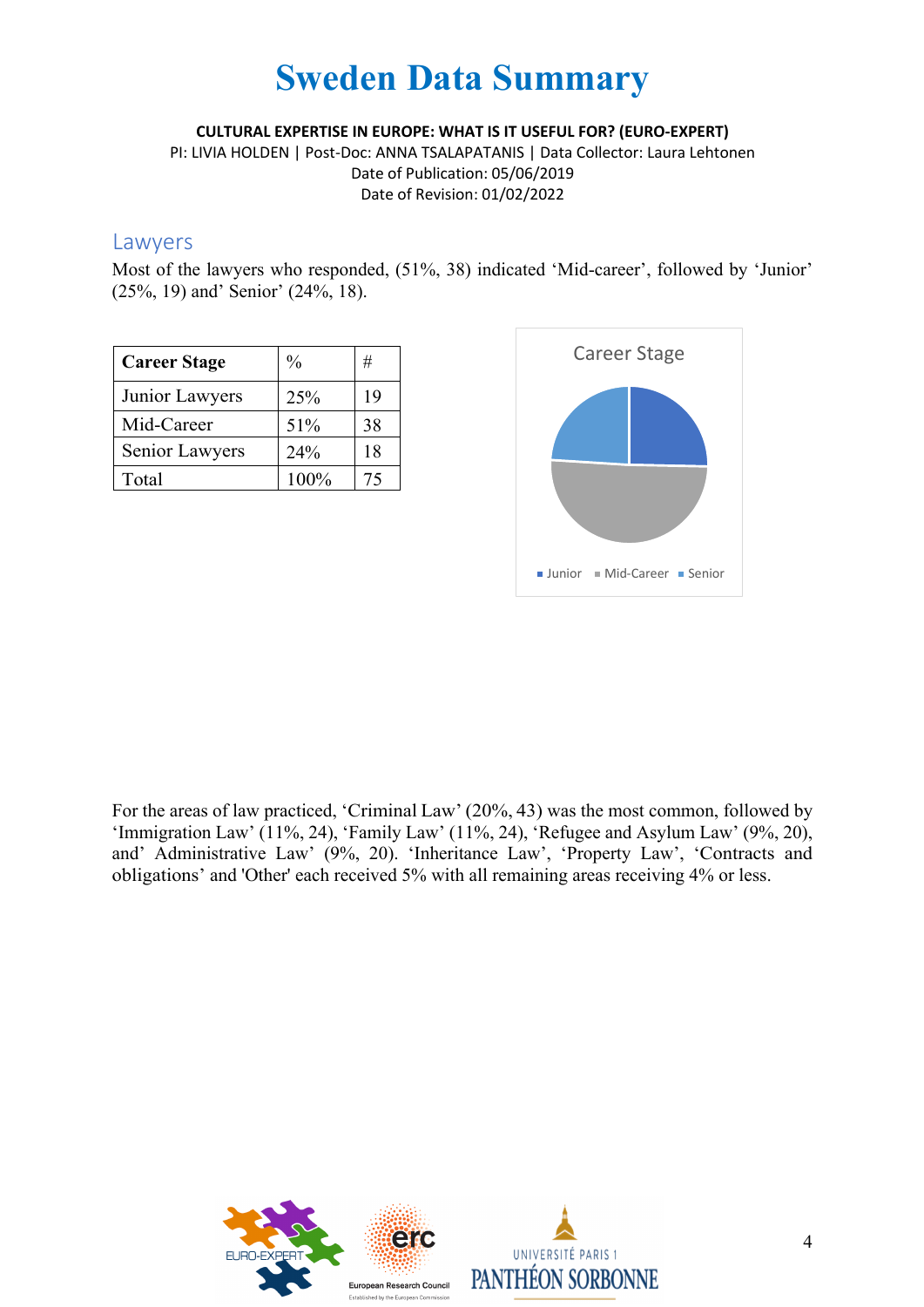#### **CULTURAL EXPERTISE IN EUROPE: WHAT IS IT USEFUL FOR? (EURO-EXPERT)**

PI: LIVIA HOLDEN | Post-Doc: ANNA TSALAPATANIS | Data Collector: Laura Lehtonen Date of Publication: 05/06/2019

Date of Revision: 01/02/2022

| <b>Areas of Law</b>               | $\frac{0}{0}$ | #              |
|-----------------------------------|---------------|----------------|
| Criminal law                      | 20%           | 43             |
| Immigration law                   | 11%           | 24             |
| Family law                        | 11%           | 24             |
| Refugee and asylum law            | 9%            | 20             |
| Administrative law                | 9%            | 20             |
| Inheritance law                   | 5%            | 11             |
| Property law                      | 5%            | 11             |
| Other                             | 5%            | 10             |
| Contracts and obligations         | 5%            | 10             |
| International human rights<br>law | 3%            | 7              |
| Labour law                        | 4%            | 8              |
| Environmental law                 | 3%            | 6              |
| European law                      | 3%            | 6              |
| Private international law         | 2%            | 5              |
| Constitutional law                | 2%            | 4              |
| Intellectual and patent law       | $1\%$         | $\overline{2}$ |
| Total                             | $100\%$       | 214            |



#### Intellectual and patent law

### Experts

(53%, 30) of the experts chose 'Other' followed by 'Translators/Interpreters' (37%, 21), 'Cultural Mediator' (7%,4) and 'Expert Witnesses' (4%, 2).



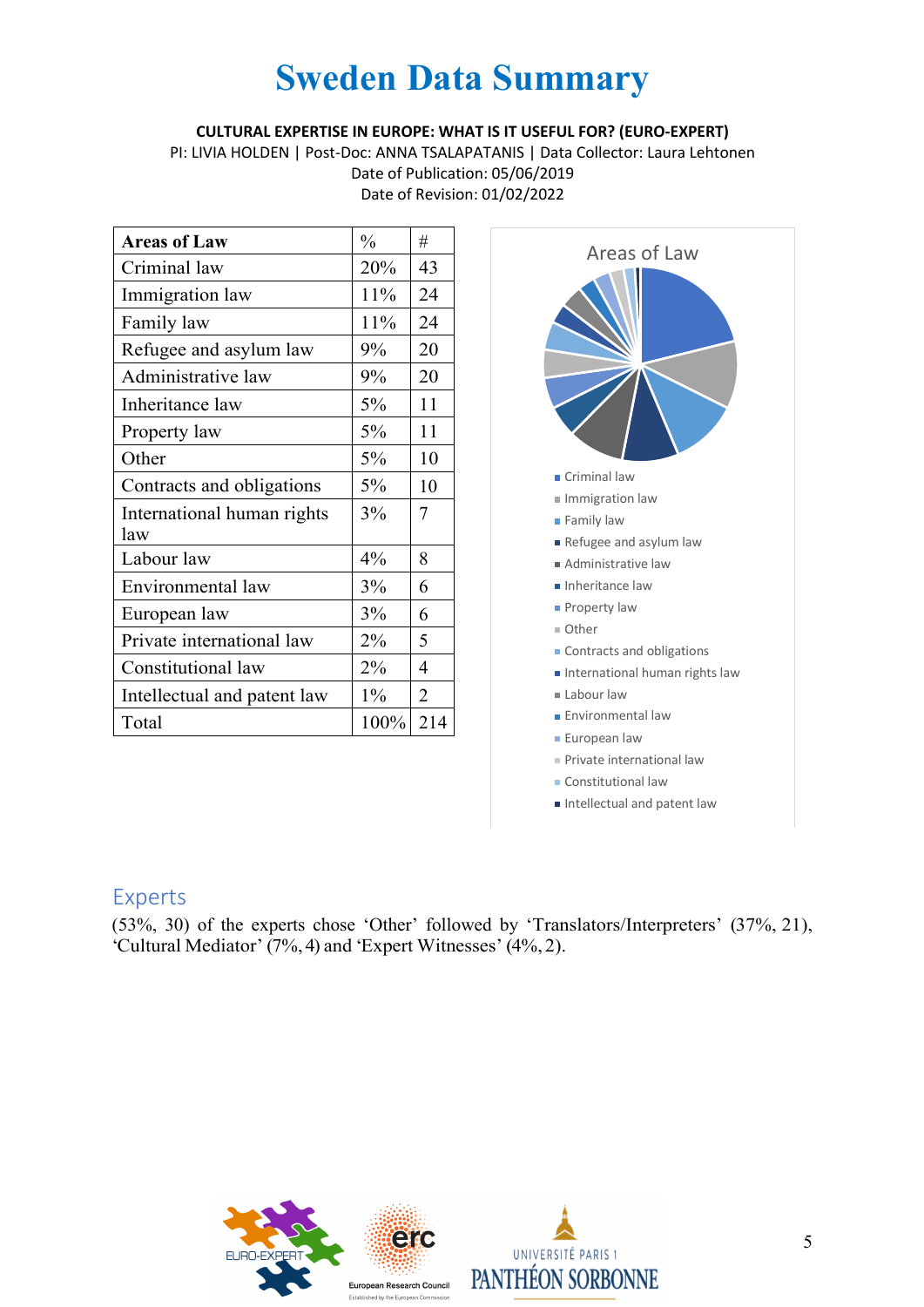**CULTURAL EXPERTISE IN EUROPE: WHAT IS IT USEFUL FOR? (EURO-EXPERT)**

PI: LIVIA HOLDEN | Post-Doc: ANNA TSALAPATANIS | Data Collector: Laura Lehtonen Date of Publication: 05/06/2019 Date of Revision: 01/02/2022



The most common response to the question regarding area of specialisation was 'Other' (46%, 17) followed by 'Middle East' (19%, 7), 'North Africa' (11%, 5), South and Central America' (9%,4), Minority/Indigenous populations in Europe (11%, 5), 'South East Asia' and 'Sub-Saharan Africa' (2%, 1) each.

| <b>Area of Specialisation</b>                | $\frac{0}{0}$ | #              |
|----------------------------------------------|---------------|----------------|
| Other                                        | 46%           | 17             |
| Middle East                                  | 19%           | $\overline{7}$ |
| North Africa                                 | 11%           | 5              |
| South and Central<br>America                 | $9\%$         | 4              |
| South Asia                                   | $5\%$         | $\overline{2}$ |
| Minority/Indigenous<br>populations in Europe | 11%           | 5              |
| South East Asia                              | $2\%$         | 1              |
| Sub-Saharan Africa                           | 2%            | 1              |
| Total                                        | 100%          | 44             |





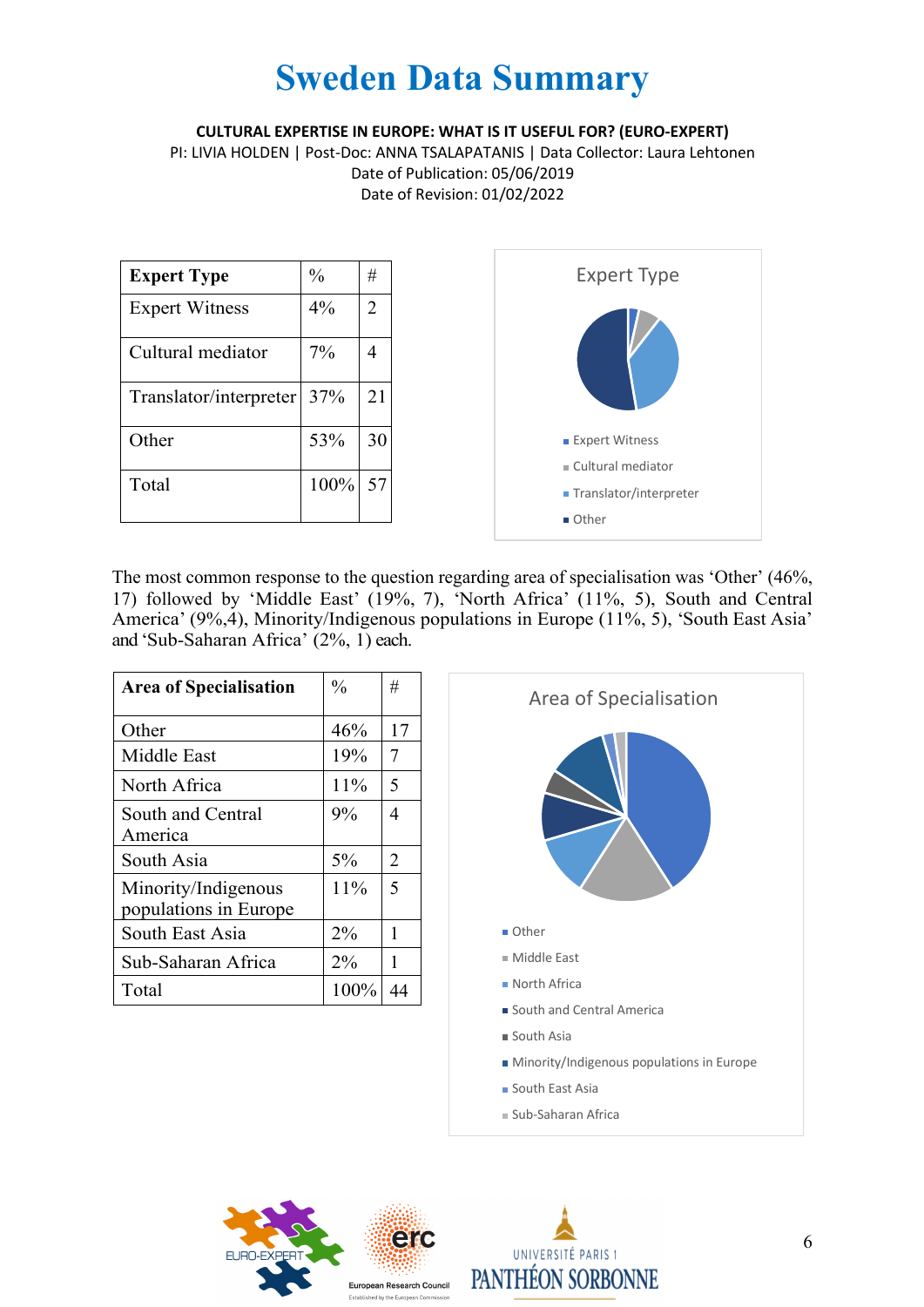**CULTURAL EXPERTISE IN EUROPE: WHAT IS IT USEFUL FOR? (EURO-EXPERT)**

PI: LIVIA HOLDEN | Post-Doc: ANNA TSALAPATANIS | Data Collector: Laura Lehtonen Date of Publication: 05/06/2019 Date of Revision: 01/02/2022

### **Frequency**

### Frequency of involvement

To the question of how many experts did they instruct annually, most responding judges and lawyers (62%, 80) chose 'Less than 10', followed by 'Other' (28%, 36), 'Between 20 and 30' (5%, 6), 'Between 10 and 20' (4%, 5) and 'Between 30 and 50' (2%, 3).

| <b>Annual cases</b> | $\frac{0}{0}$ | #   | Annual cases                                     |
|---------------------|---------------|-----|--------------------------------------------------|
| Less than 10        | 62%           | 80  |                                                  |
| Between 10 and 20   | $4\%$         | 5   |                                                  |
| Between 20 and 30   | $5\%$         | 6   |                                                  |
| Between 30 and 50   | $2\%$         | 3   |                                                  |
|                     |               |     | $\blacksquare$ Less than 10<br>Between 10 and 20 |
| Other               | 28%           | 36  | Between 20 and 30 Between 30 and 50<br>■ Other   |
| Total               | 100%          | 130 |                                                  |

(36%, 20) of experts provided 'Less than 5' written reports, (29%, 16) chose 'Other', (13%, 7) indicated 'Between 20 and 50', (7%, 4) indicated a number of written reports 'Between 10 and 20', 'Between 50 and 100' and 'Between 5 and 10'.

(38%, 20) of experts chose 'Other', (19%, 10) indicated a number of oral reports 'Between 50 and 100', followed by 'Less than 5' (17%, 9), 'Between 5 and 10' and 'Between 20 and 50' (10%, 5) each and 'Between 10 and 20' (6% 3).

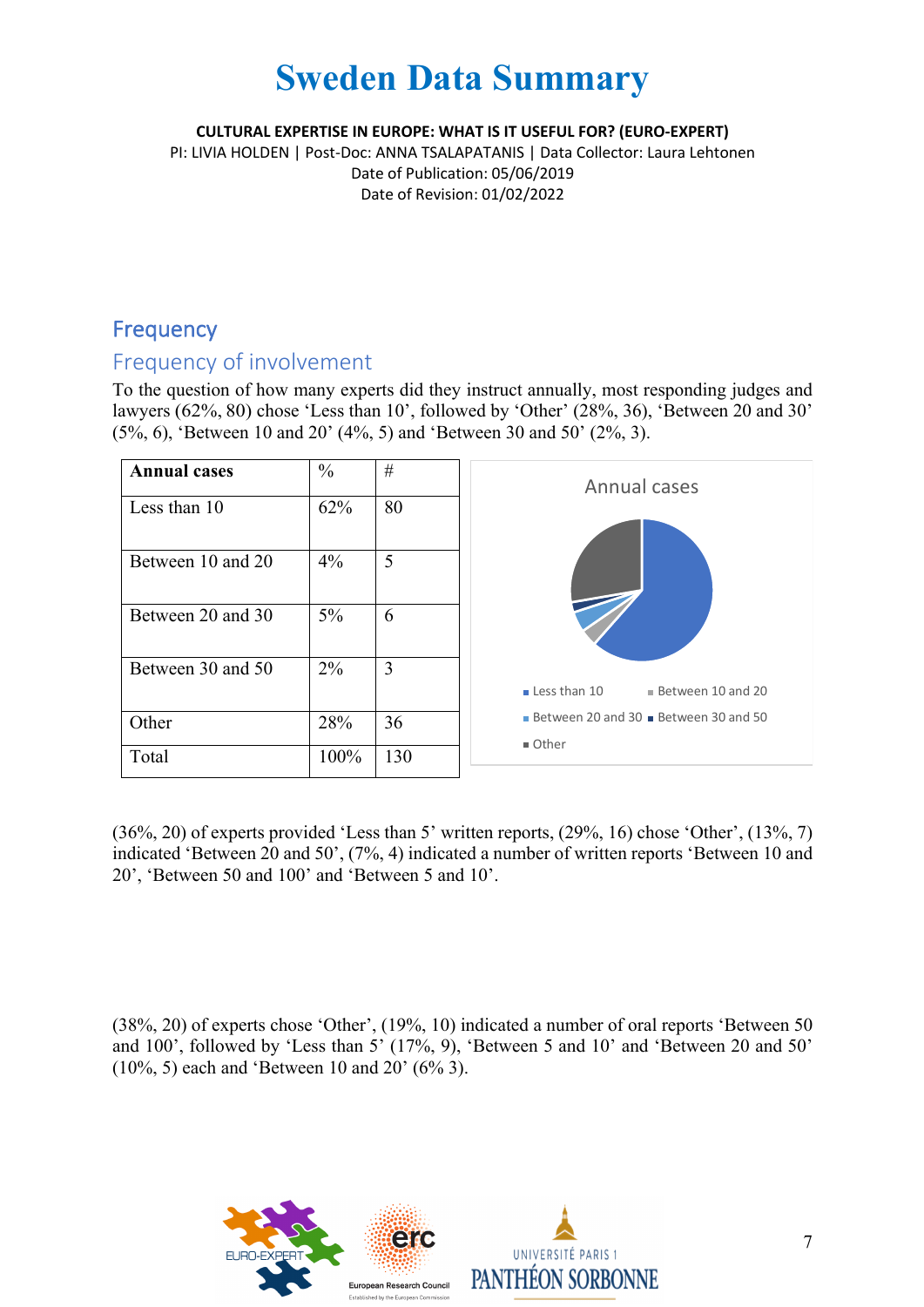**CULTURAL EXPERTISE IN EUROPE: WHAT IS IT USEFUL FOR? (EURO-EXPERT)**

PI: LIVIA HOLDEN | Post-Doc: ANNA TSALAPATANIS | Data Collector: Laura Lehtonen Date of Publication: 05/06/2019 Date of Revision: 01/02/2022



### Fields of law

The most common area of use of cultural expertise was 'Immigration law' (13%, 49), followed by 'Refugee and asylum law' (13%, 47), 'Criminal Law' (11%, 41), 'Family Law' (10%, 36), 'Other' (9%, 32) and 'Administrative Law' (9%, 33), with all the remaining areas accounting for 4% or less.

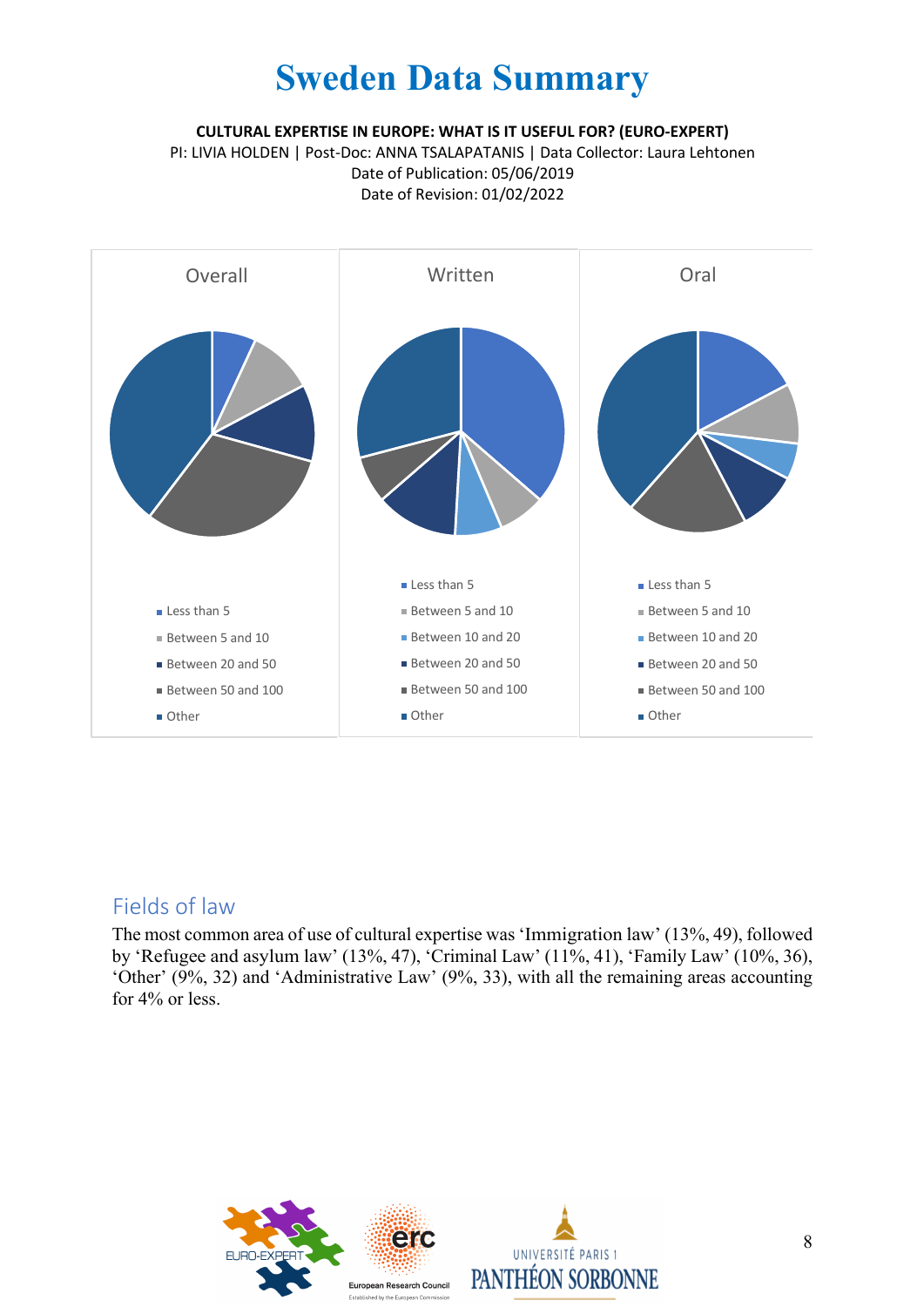**CULTURAL EXPERTISE IN EUROPE: WHAT IS IT USEFUL FOR? (EURO-EXPERT)**

PI: LIVIA HOLDEN | Post-Doc: ANNA TSALAPATANIS | Data Collector: Laura Lehtonen Date of Publication: 05/06/2019 Date of Revision: 01/02/2022

| <b>Fields of Law</b>              | %     | #   |
|-----------------------------------|-------|-----|
| Immigration law                   | 13%   | 49  |
| Refugee and asylum law            | 13%   | 47  |
| Criminal law                      | 11%   | 41  |
| Family law                        | 10%   | 36  |
| Other                             | 9%    | 32  |
| Administrative law                | 9%    | 33  |
| International human rights<br>law | 4%    | 16  |
| Private international law         | 4%    | 15  |
| Inheritance law                   | 3%    | 12  |
| European law                      | 3%    | 10  |
| Health law                        | 3%    | 11  |
| Labour law                        | 3%    | 10  |
| Environmental law                 | 3%    | 12  |
| Constitutional law                | 2%    | 8   |
| Contracts and obligations         | 2%    | 9   |
| Intellectual and patent law       | 2%    | 8   |
| Finance law                       | 2%    | 6   |
| Property law                      | $1\%$ | 5   |
| Sports law                        | $1\%$ | 5   |
| Total                             | 100%  | 365 |



- **Criminal law**
- **Family law**
- Other
- Administrative law
- $\blacksquare$  International human rights law
- Private international law
- **Inheritance law**
- **European law**
- **Health law**
- **Labour law**
- **Environmental law**
- Constitutional law
- Contracts and obligations
- Intellectual and patent law
- Finance law
- **Property law**
- **Sports law**



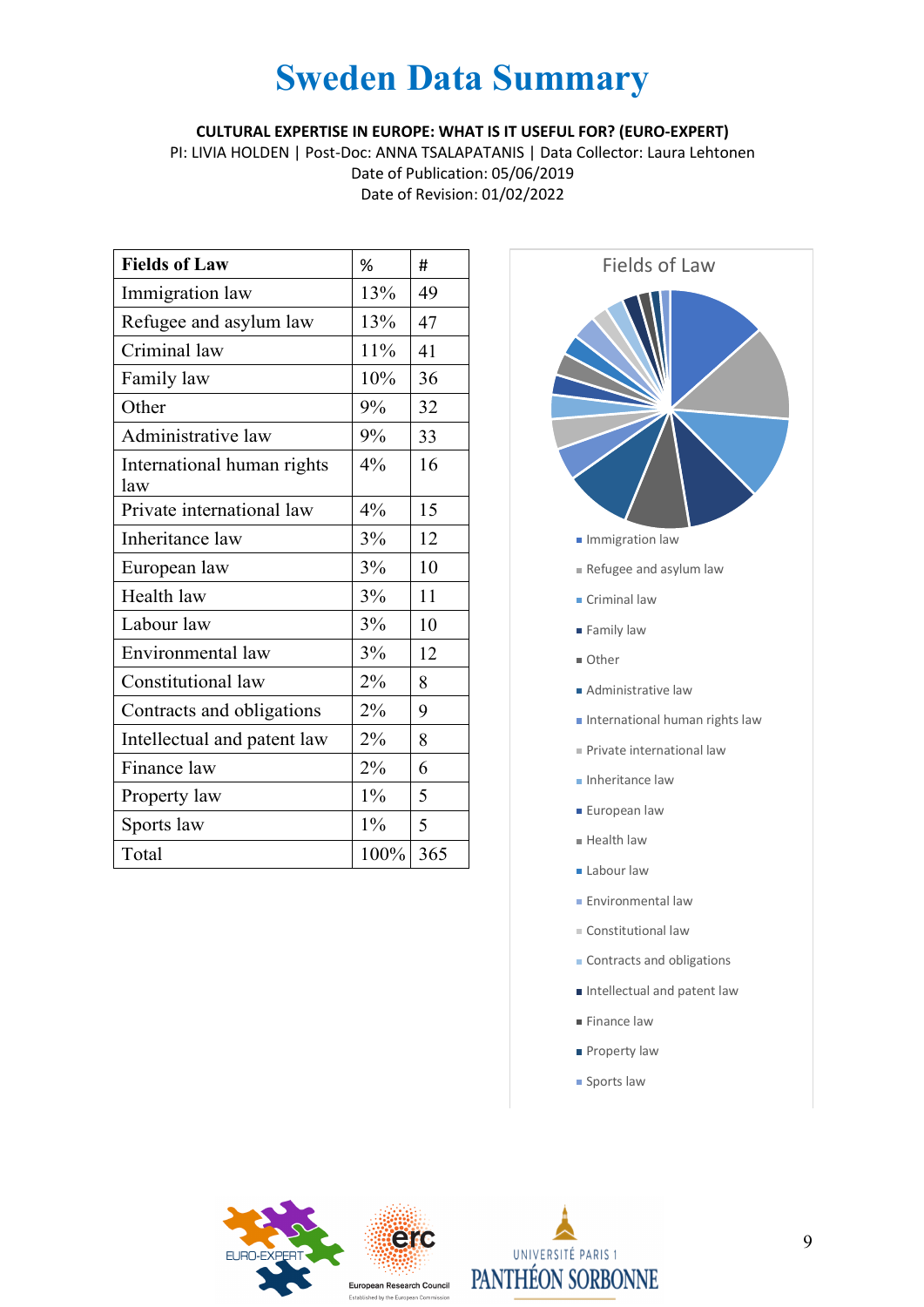**CULTURAL EXPERTISE IN EUROPE: WHAT IS IT USEFUL FOR? (EURO-EXPERT)**

PI: LIVIA HOLDEN | Post-Doc: ANNA TSALAPATANIS | Data Collector: Laura Lehtonen Date of Publication: 05/06/2019 Date of Revision: 01/02/2022

### **Sites**

The most common site of cultural expertise was 'In court' (42%, 90), followed by 'Out of court' (20%, 42) 'Through NGOs' (12%, 26), 'Other' (10%, 21), 'In hospitals' (7%, 16) with all remaining categories receiving 3% or less.

| <b>Sites</b>                   | $\frac{0}{0}$ | #   |
|--------------------------------|---------------|-----|
| In court                       | 42%           | 90  |
| Out of court                   | 20%           | 42  |
| Through NGOs                   | 12%           | 26  |
| Other                          | 10%           | 21  |
| In hospitals                   | 7%            | 16  |
| In schools                     | 3%            | 7   |
| Through private<br>consultancy | 2%            | 4   |
| In detention centres           | 2%            | 5   |
| In universities                | $1\%$         | 3   |
| Total                          | 100%          | 187 |



### Typology of Experts

The most common response to the question regarding the expert type was 'Other' (38%, 57), followed by 'University professors' and 'Native language speakers' (14%, 22) each, 'Country experts' (12%, 18), 'Native lawyers' (11%, 17), 'Religious leaders' (7%, 10) and 'Community leaders' (4%, 6).

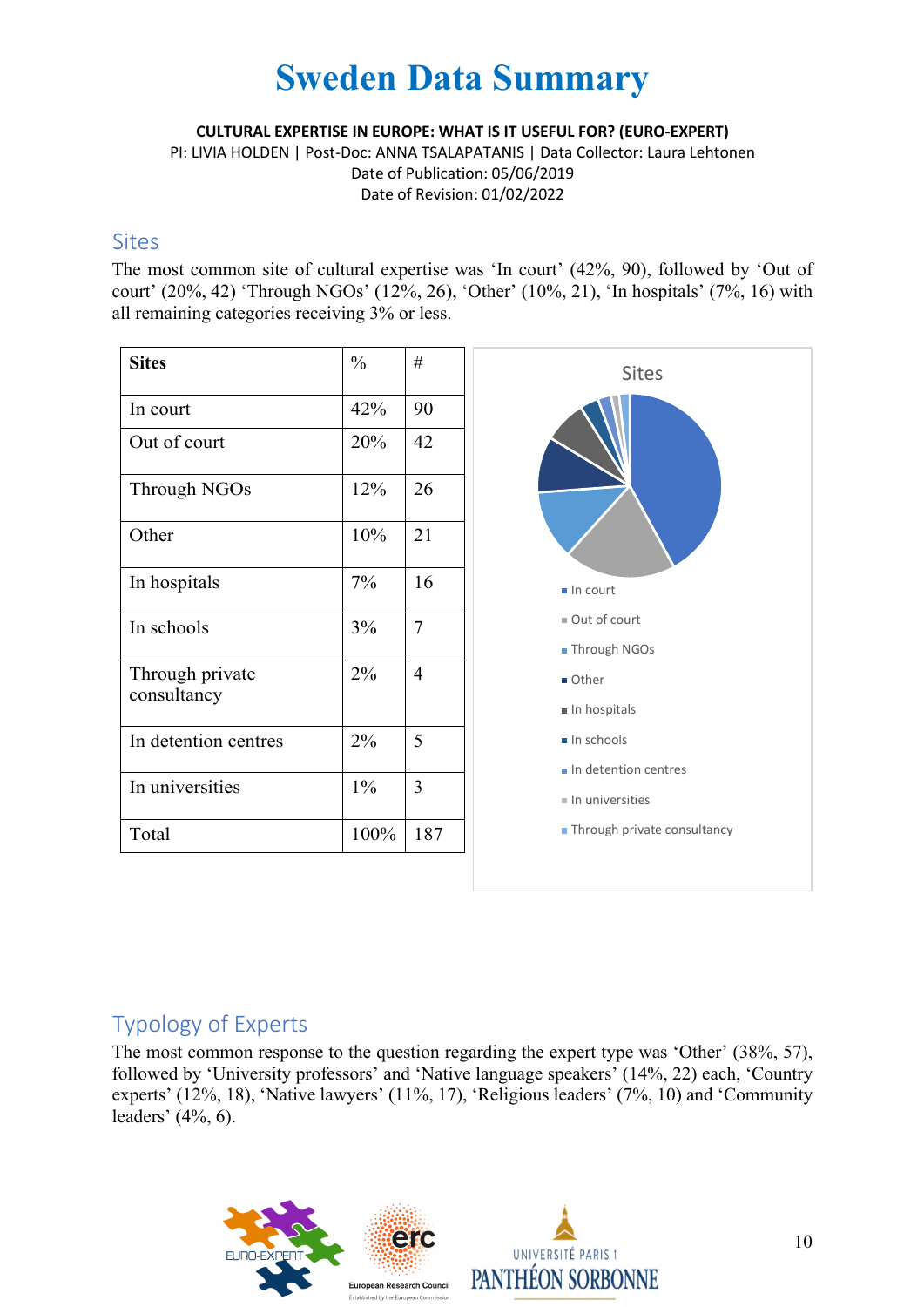#### **CULTURAL EXPERTISE IN EUROPE: WHAT IS IT USEFUL FOR? (EURO-EXPERT)**

PI: LIVIA HOLDEN | Post-Doc: ANNA TSALAPATANIS | Data Collector: Laura Lehtonen Date of Publication: 05/06/2019 Date of Revision: 01/02/2022

| <b>Expert Type</b>          | $\frac{0}{0}$ | #   |
|-----------------------------|---------------|-----|
| Other                       | 38%           | 57  |
| University professors       | 14%           | 22  |
| Native language<br>speakers | 14%           | 22  |
| Country experts             | 12%           | 18  |
| Native lawyers              | 11%           | 17  |
| Religious leaders           | $7\%$         | 10  |
| Community leaders           | 4%            | 6   |
| Total                       | 100%          | 152 |



### Discipline

The (15%, 20) who selected 'University professors' were asked to specify the disciplines of those professors. The most common response was 'Law' (27%, 9) followed by 'Other' (24%, 8), 'Linguistic' (18%, 6), Sociology (12%, 4) 'History' and 'Anthropology' (9%, 3) each, and 'Political Science' (3%, 1).



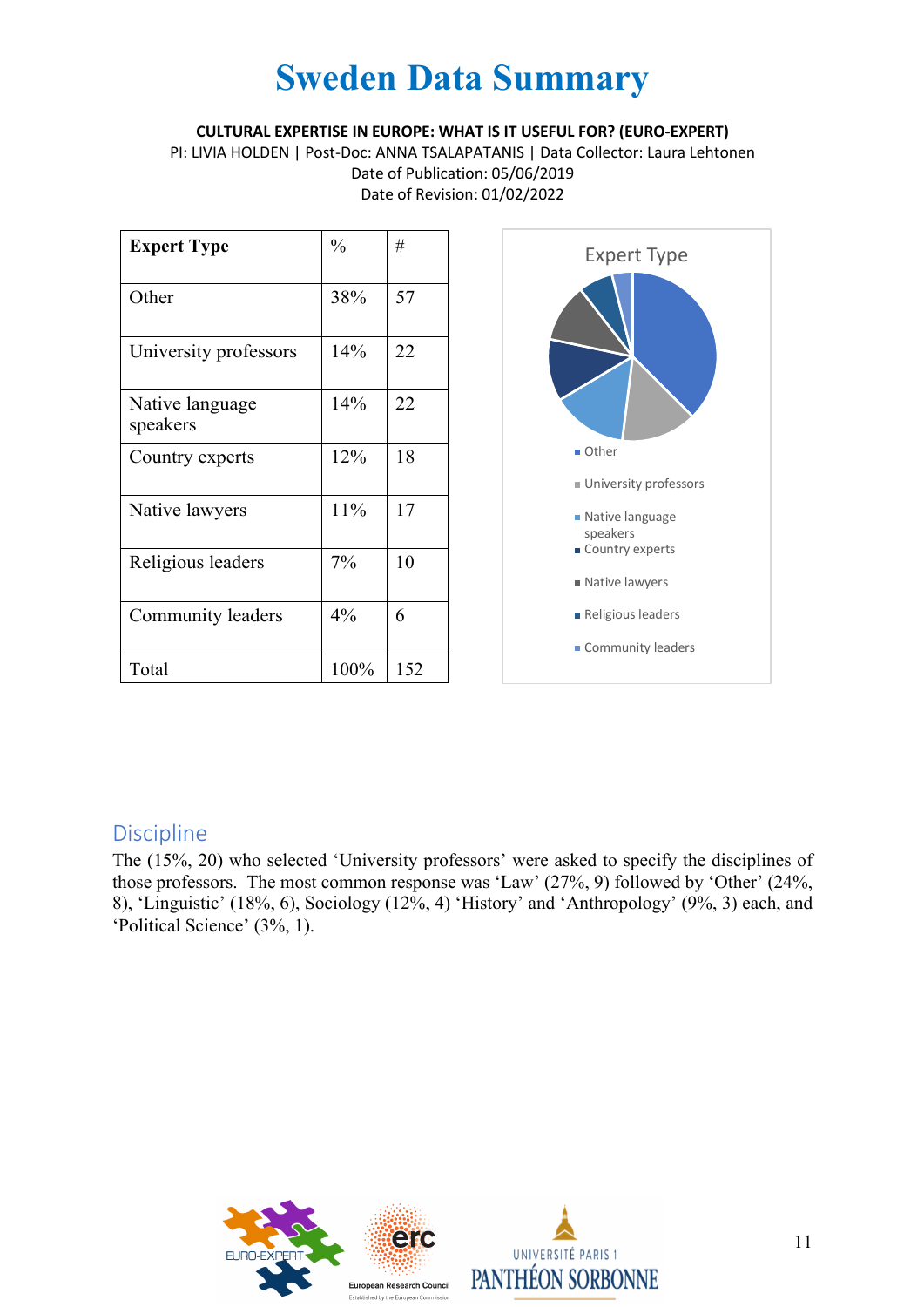**CULTURAL EXPERTISE IN EUROPE: WHAT IS IT USEFUL FOR? (EURO-EXPERT)**

PI: LIVIA HOLDEN | Post-Doc: ANNA TSALAPATANIS | Data Collector: Laura Lehtonen Date of Publication: 05/06/2019 Date of Revision: 01/02/2022

| <b>Discipline</b>        | $\frac{0}{0}$ | #  |
|--------------------------|---------------|----|
| Law                      | 27%           | 9  |
| Other                    | 24%           | 8  |
| Linguistics              | 18%           | 6  |
| Sociology                | 12%           | 4  |
| Anthropology             | 9%            | 3  |
| History                  | 9%            | 3  |
| <b>Political Science</b> | 3%            | 1  |
| <b>Total</b>             | 100%          | 34 |



## **Modalities**

### Appointment of Experts

The most common factor influencing the decision to appoint experts was 'Client request' (20%, 54), followed by 'The law allows the appointment of experts' (17%, 48), 'Experts facilitate successful legal outcomes' (15%, 41), 'The court is keen to hear cultural arguments' (8%, 23), 'The reputation of the expert' (8%, 21), 'Time' (7%, 19), 'Cost' and 'The court/prosecutor/Home Office have already appointed their expert' (6%, 17) each and 'Other' (5%, 14), with all the remaining areas accounting for 4%.



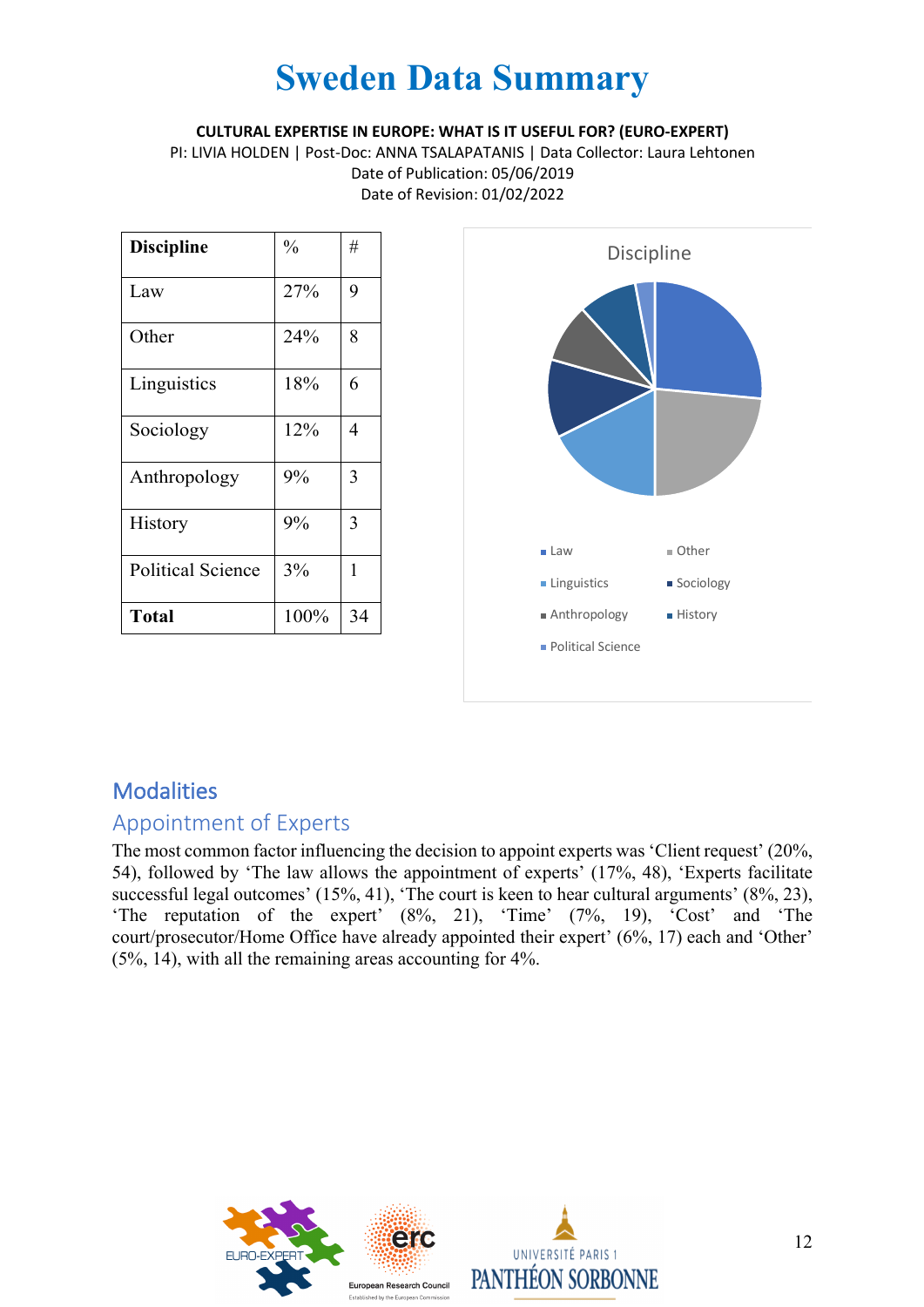#### **CULTURAL EXPERTISE IN EUROPE: WHAT IS IT USEFUL FOR? (EURO-EXPERT)**

PI: LIVIA HOLDEN | Post-Doc: ANNA TSALAPATANIS | Data Collector: Laura Lehtonen Date of Publication: 05/06/2019 Date of Revision: 01/02/2022

| How experts are selected                                                   | $\frac{0}{0}$ | #   |
|----------------------------------------------------------------------------|---------------|-----|
| Client request                                                             | 20%           | 54  |
| The law allows                                                             | 17%           | 48  |
| Experts facilitate successful<br>legal outcomes                            | 15%           | 41  |
| The court is keen to hear<br>cultural arguments                            | 8%            | 23  |
| The reputation of the expert                                               | 8%            | 21  |
| Time                                                                       | 7%            | 19  |
| Cost                                                                       | 6%            | 17  |
| The court/prosecutor/Home<br>Office have already appointed<br>their expert | 6%            | 17  |
| Other                                                                      | 5%            | 14  |
| Expertise can also be used for<br>an out of court settlement               | $4\%$         | 12  |
| The court advise the<br>appointment of the expert                          | 4%            | 10  |
| Total                                                                      | 100%          | 276 |



To the question of how they started their career most experts answered 'Other' (50%, 18) followed by 'Contacted by a court' (18%, 7), 'Directly contacted by clients' (14%, 5), 'Referred by a colleague', Contacted by a lawyer' and Contacted by the ministry of justice' (6%, 2) each.



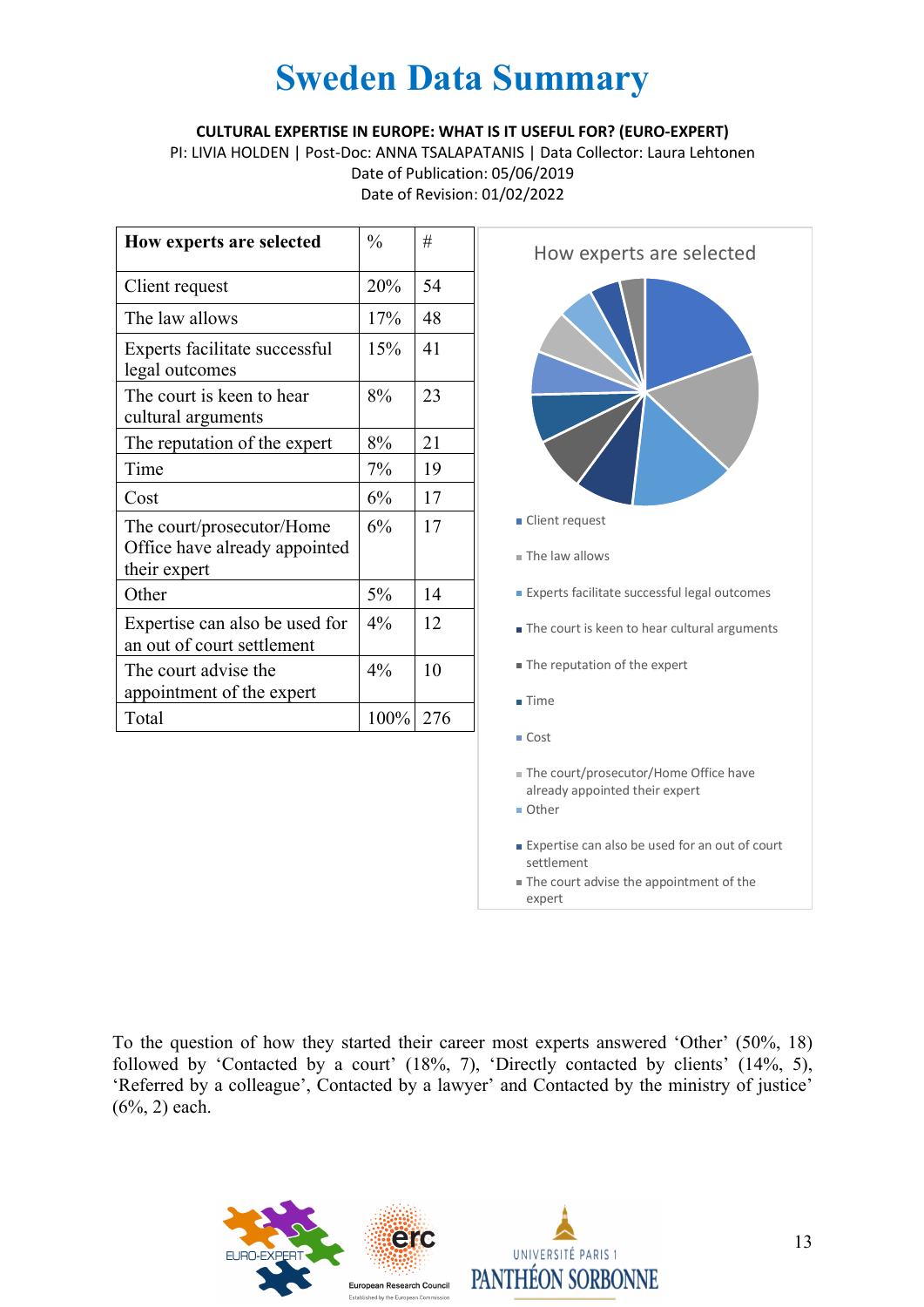#### **CULTURAL EXPERTISE IN EUROPE: WHAT IS IT USEFUL FOR? (EURO-EXPERT)**

PI: LIVIA HOLDEN | Post-Doc: ANNA TSALAPATANIS | Data Collector: Laura Lehtonen Date of Publication: 05/06/2019 Date of Revision: 01/02/2022

| How experts started their<br>career     | $\frac{0}{0}$ | #  |
|-----------------------------------------|---------------|----|
| Other                                   | 50%           | 18 |
| Contacted by a court                    | 18%           | 7  |
| Contacted directly by clients           | 14%           | 5  |
| Referred by a colleague                 | 6%            | 2  |
| Contacted by a lawyer                   | 6%            | 2  |
| Contacted by the ministry of<br>justice | 6%            | 2  |
| Total                                   | 100%          | 36 |



Experts were most frequently 'Instructed by lawyers as need arises' (27%, 28), followed by 'Instructed by courts' (26%, 27), 'Work as an expert for NGOs' (16%, 17), 'Contacted directly by clients' (14%, 15), 'Instructed by the ministry of the interior (9%, 9), and 'Other' (8%, 8).



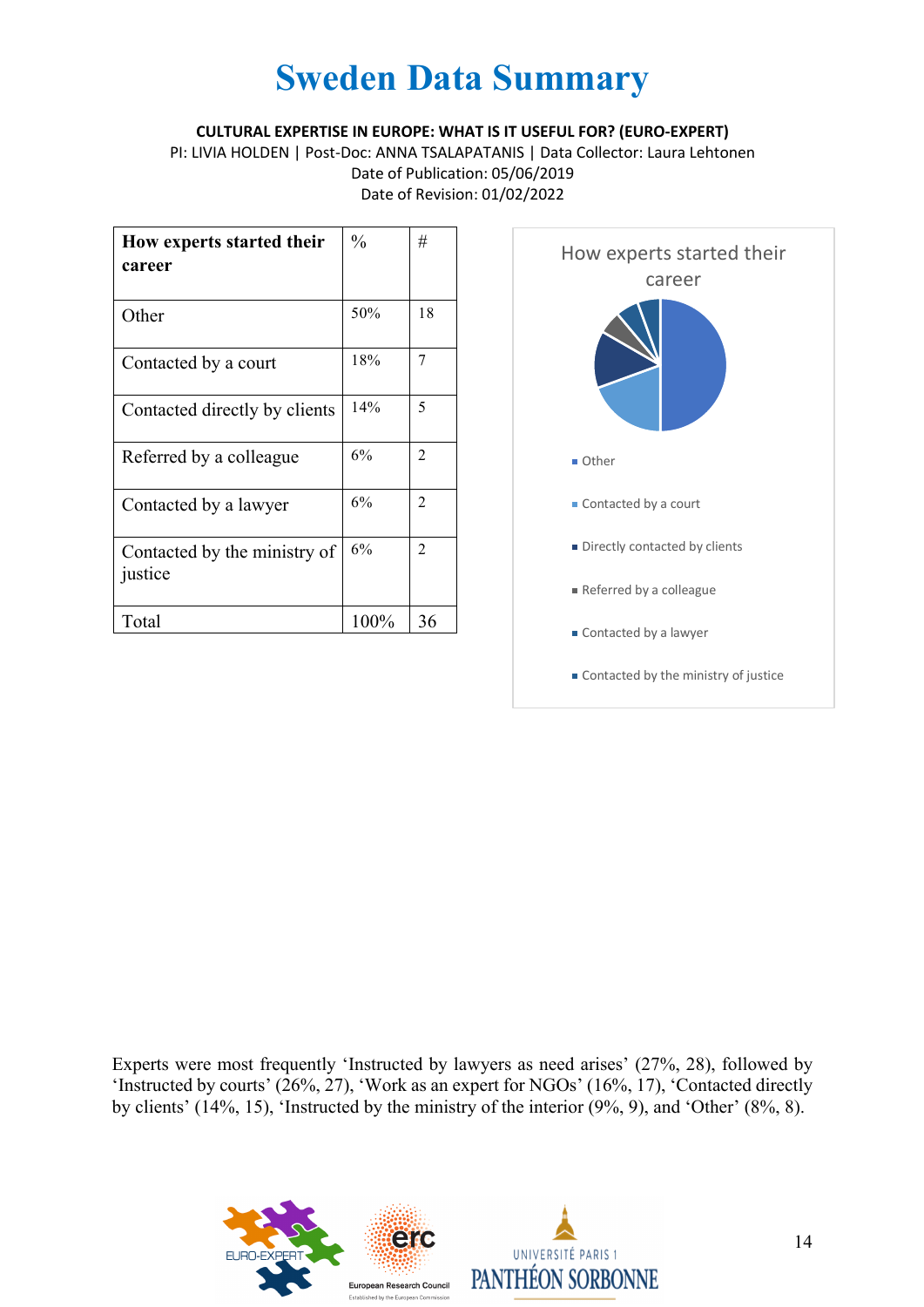#### **CULTURAL EXPERTISE IN EUROPE: WHAT IS IT USEFUL FOR? (EURO-EXPERT)**

PI: LIVIA HOLDEN | Post-Doc: ANNA TSALAPATANIS | Data Collector: Laura Lehtonen Date of Publication: 05/06/2019 Date of Revision: 01/02/2022

| Who instructs the experts                     | $\frac{0}{0}$ | #  |
|-----------------------------------------------|---------------|----|
| Instructed by lawyers as need<br>arises       | 27%           | 28 |
| Instructed by courts                          | 26%           | 27 |
| Work as an expert for NGOs                    | 16%           | 17 |
| Contacted directly by clients                 | 14%           | 15 |
| Instructed by the ministry of the<br>interior | 9%            | 9  |
| Other                                         | 8%            | 8  |
| Total                                         | 100%          | 42 |



### Cost of Cultural Expertise

Cultural expertise is most commonly financed by 'Courts' (35%, 63), followed by 'Clients' (24%, 42), 'Other' (15%, 26), 'Legal aid' (14%, 25), 'Philanthropists/ NGOs/Relatives/ Community' (8%, 15) and 'Ministry of interior' (4%, 7).

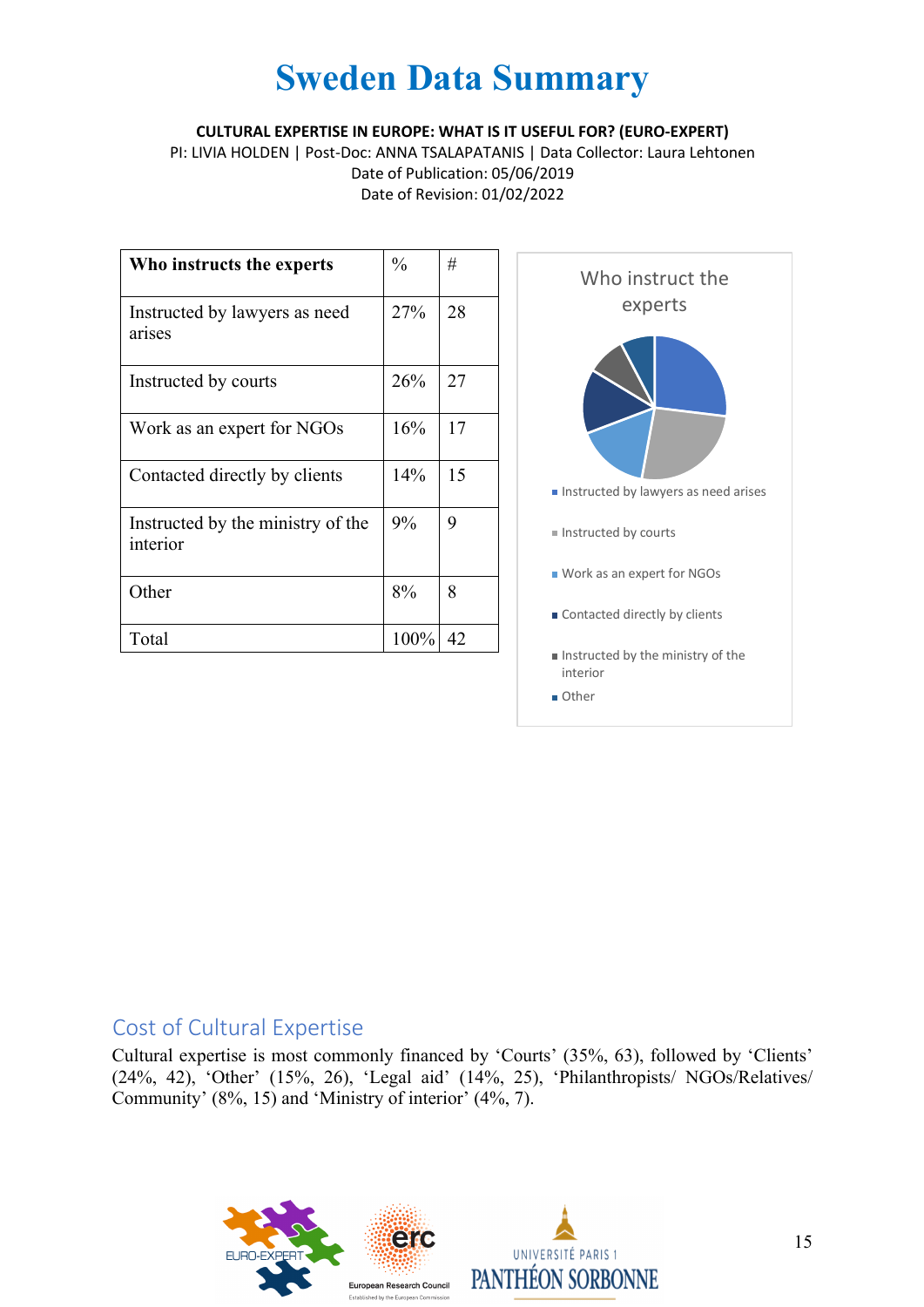**CULTURAL EXPERTISE IN EUROPE: WHAT IS IT USEFUL FOR? (EURO-EXPERT)**

PI: LIVIA HOLDEN | Post-Doc: ANNA TSALAPATANIS | Data Collector: Laura Lehtonen Date of Publication: 05/06/2019 Date of Revision: 01/02/2022

| How are experts paid?                            | $\frac{0}{0}$ | #   |
|--------------------------------------------------|---------------|-----|
| Courts                                           | 35%           | 63  |
| Clients/Applicants/<br>Defendants/Litigants      | 24%           | 42  |
| Other                                            | 15%           | 26  |
| Legal aid                                        | 14%           | 25  |
| Philanthropists/<br>NGOs/Relatives/<br>Community | 8%            | 15  |
| Ministry of interior                             | $4\%$         | 7   |
| Total                                            | 100%          | 178 |



## Remuneration of cultural expertise

Over half of responses indicated that experts were paid at a 'Standard hourly rate' (69%, 27), followed by 'Other' (13%, 5), 'Set price per report' (10%, 4) and 'Voluntary basis' (8%, 3).



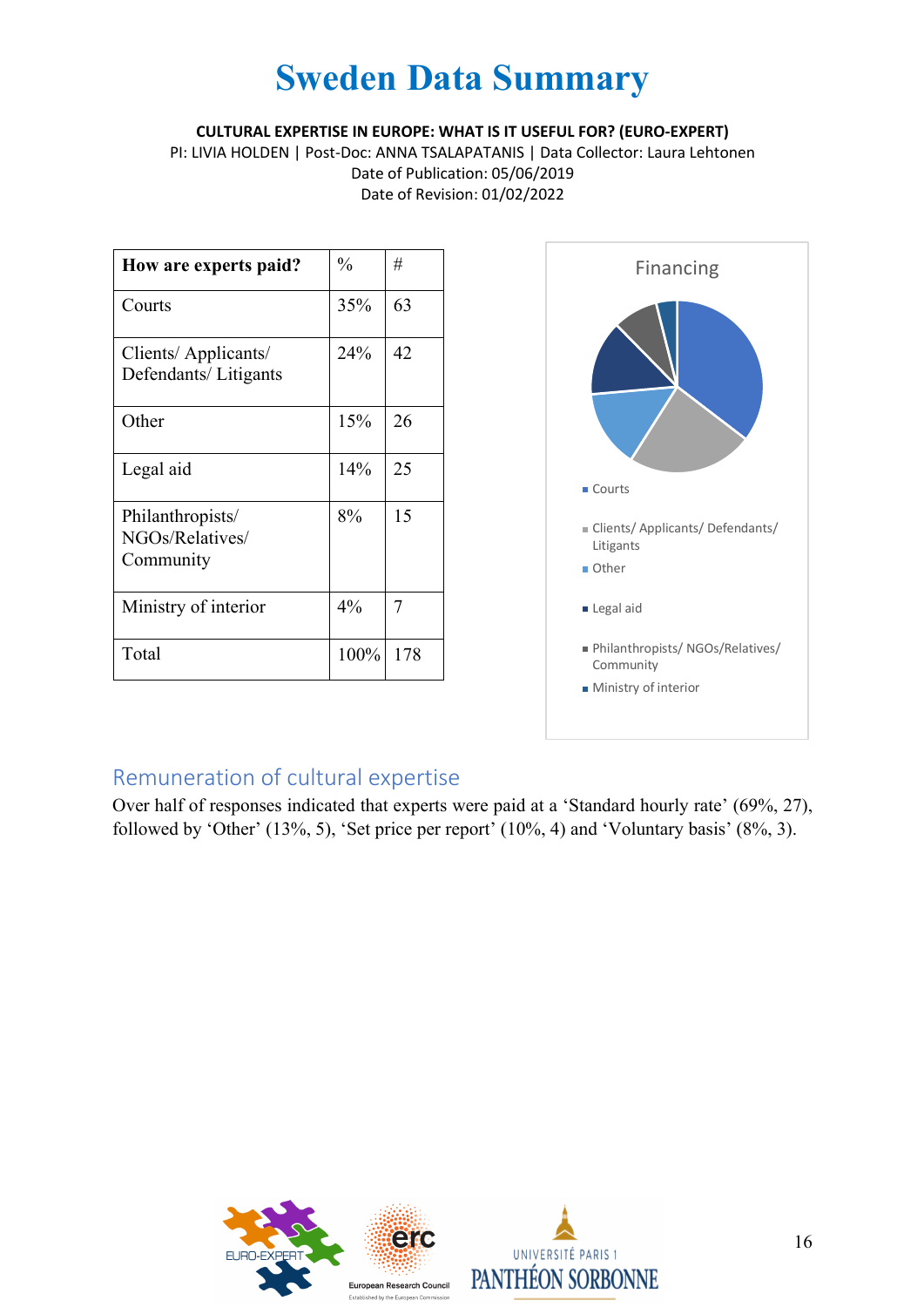**CULTURAL EXPERTISE IN EUROPE: WHAT IS IT USEFUL FOR? (EURO-EXPERT)**

PI: LIVIA HOLDEN | Post-Doc: ANNA TSALAPATANIS | Data Collector: Laura Lehtonen Date of Publication: 05/06/2019 Date of Revision: 01/02/2022

| <b>Remuneration of experts</b> | $\frac{0}{0}$ | #  |
|--------------------------------|---------------|----|
| Standard hourly rate           | 69%           | 27 |
|                                |               |    |
| Other                          | 13%           | 5  |
| Set price per report           | 10%           | 4  |
| Voluntary basis                | 8%            | 3  |
| Total                          | 100%          | 39 |



### Reuse of cultural expertise

The most frequent response to the question of the reuse of cultural expertise was 'Other' (33%, 33) followed by 'Reuse only within the same country/legal field' (25%, 25) 'Can only be reproduced in the same country/legal field' (24%, 24) and 'Cultural expertise is applicable in similar cases' (18%, 18).

| <b>Reuse of cultural expertise</b>                           | $\frac{0}{0}$ | #   |
|--------------------------------------------------------------|---------------|-----|
| Unique and not repeatable<br>experience                      | 24%           | 24  |
| Reuse only within the same<br>country/legal field            | 25%           | 25  |
| Cultural expert witnessing is<br>applicable to similar cases | 18%           | 18  |
| Other                                                        | 33%           | 33  |
| Total                                                        | 100%          | 100 |





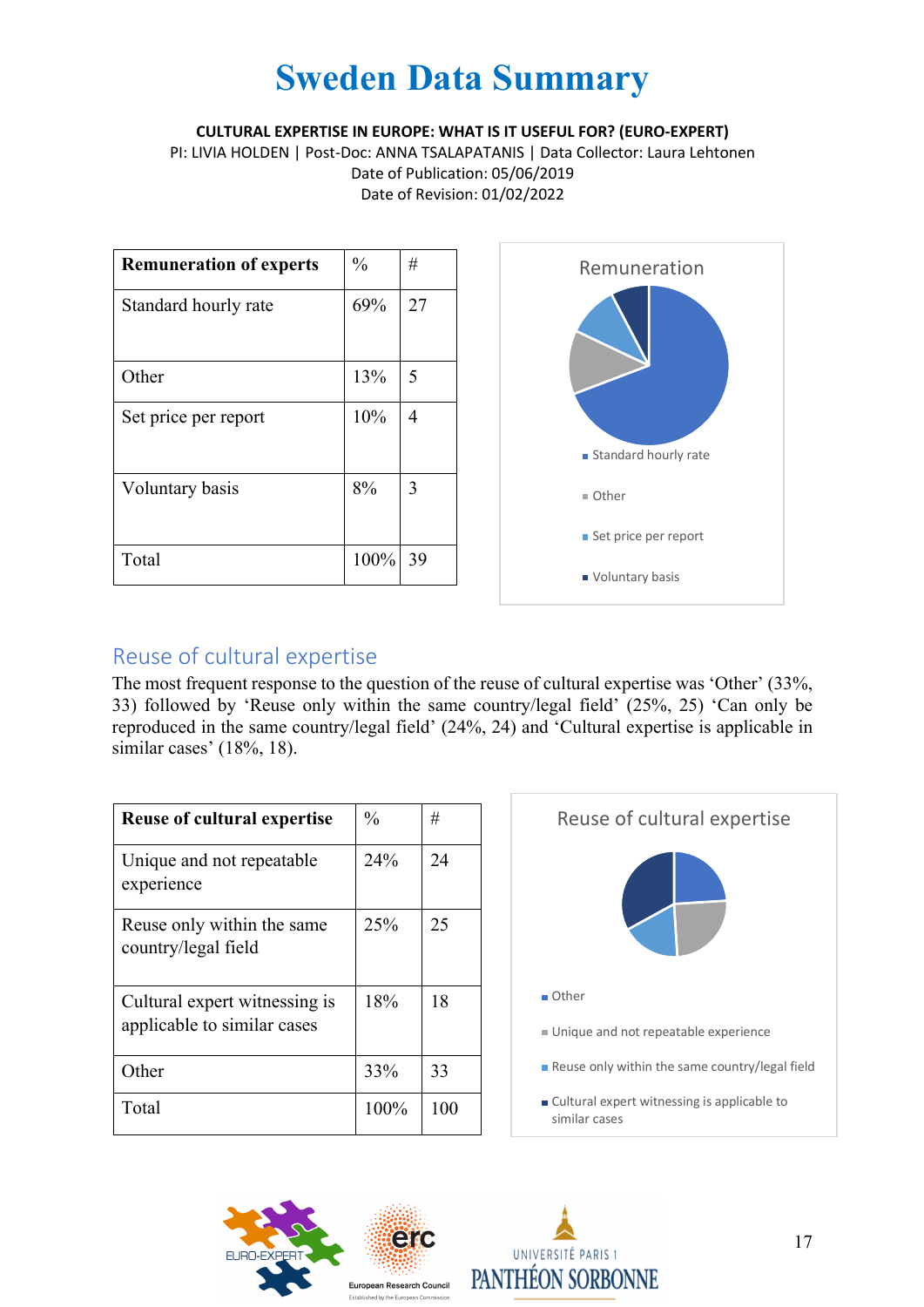**CULTURAL EXPERTISE IN EUROPE: WHAT IS IT USEFUL FOR? (EURO-EXPERT)**

PI: LIVIA HOLDEN | Post-Doc: ANNA TSALAPATANIS | Data Collector: Laura Lehtonen Date of Publication: 05/06/2019 Date of Revision: 01/02/2022

### Impact

### Components of Impact

The most common components of impact include 'Reliable sources of contents' (21%, 82), followed by 'First-hand experience' (14%, 56), then 'Use of statistics' (13%, 50), 'Stringent conclusions' (12%, 49), 'Reputation of experts' (11%, 45), 'Quantitative assessment of risk'  $(11\%, 43)$ , 'Advocacy'  $(6\%, 22)$  and 'Style'  $(5\%, 20)$ , with all the remaining categories accounting for 4% or less.

| <b>Components of impact</b>  | $\frac{0}{0}$ | #   |
|------------------------------|---------------|-----|
| Reliable sources of contents | 21%           | 82  |
| First-hand experience        | 14%           | 56  |
| Use of statistics            | 13%           | 50  |
| Stringent conclusions        | 12%           | 49  |
| Reputation of the experts    | 11%           | 45  |
| Quantitative assessment of   | 11%           | 43  |
| risk                         |               |     |
| Advocacy                     | 6%            | 22  |
| Style                        | $5\%$         | 20  |
| Remuneration of experts      | $4\%$         | 17  |
| Other                        | 3%            | 12  |
|                              |               |     |
| Total                        | 100%          | 285 |
|                              |               |     |
|                              |               |     |

■ Other

### Usefulness

The most common response to the question regarding the usefulness of cultural expertise was 'Slightly useful' (43%, 45), followed by 'Not at all useful' (20%, 21), 'Very useful' (17%, 18), 'Moderately useful' (15%, 16) and 'Extremely useful' (5%, 5).



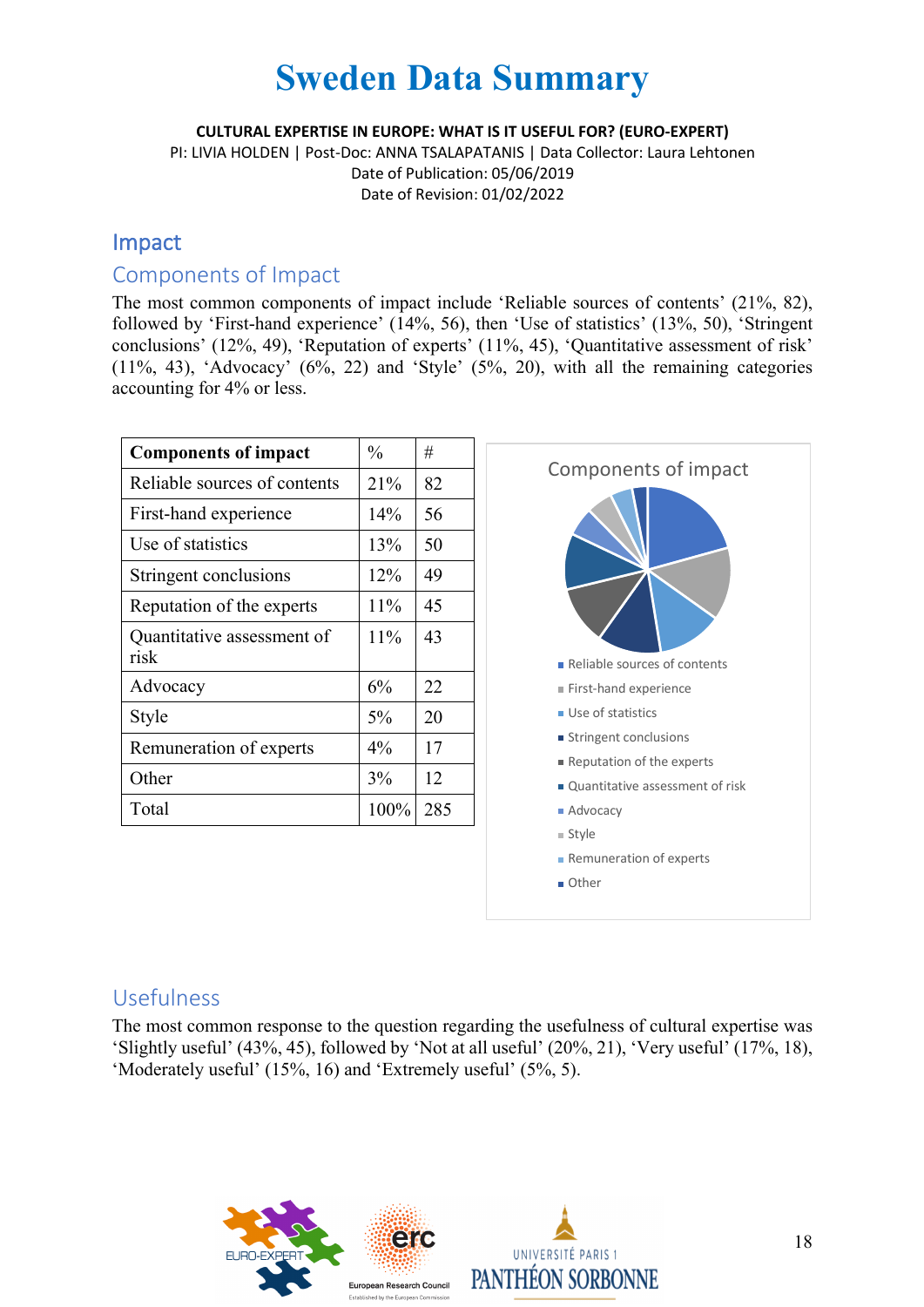**CULTURAL EXPERTISE IN EUROPE: WHAT IS IT USEFUL FOR? (EURO-EXPERT)**

PI: LIVIA HOLDEN | Post-Doc: ANNA TSALAPATANIS | Data Collector: Laura Lehtonen Date of Publication: 05/06/2019 Date of Revision: 01/02/2022

| <b>Usefulness of</b><br>cultural expertise | $\frac{0}{0}$ | #   |
|--------------------------------------------|---------------|-----|
| Extremely useful                           | 5%            | 5   |
| Very useful                                | 17%           | 18  |
| Moderately useful                          | 15%           | 16  |
| Slightly useful                            | 43%           | 45  |
| Not at all useful                          | 20%           | 21  |
| Total                                      | 100%          | 105 |



### Usefulness: fields

Cultural expertise is most useful in 'Migration law' (45%, 50), followed by 'Other' (25%, 28), 'More useful in civil law than criminal law' (15%, 16). 'More useful in criminal law rather than civil law'  $(15\%, 16)$ .

| Areas of law where cultural<br>expertise is more useful                   | $\frac{0}{0}$ | #  |
|---------------------------------------------------------------------------|---------------|----|
| Cultural expertise is most<br>useful in migration law                     | 45%           | 50 |
| Other                                                                     | 25%           | 28 |
| Cultural expertise is more<br>useful in civil law than in<br>criminal law | 15%           | 16 |
| Cultural expertise is more<br>useful in criminal law than in<br>civil law | 15%           | 16 |
| Total                                                                     | 100%          |    |





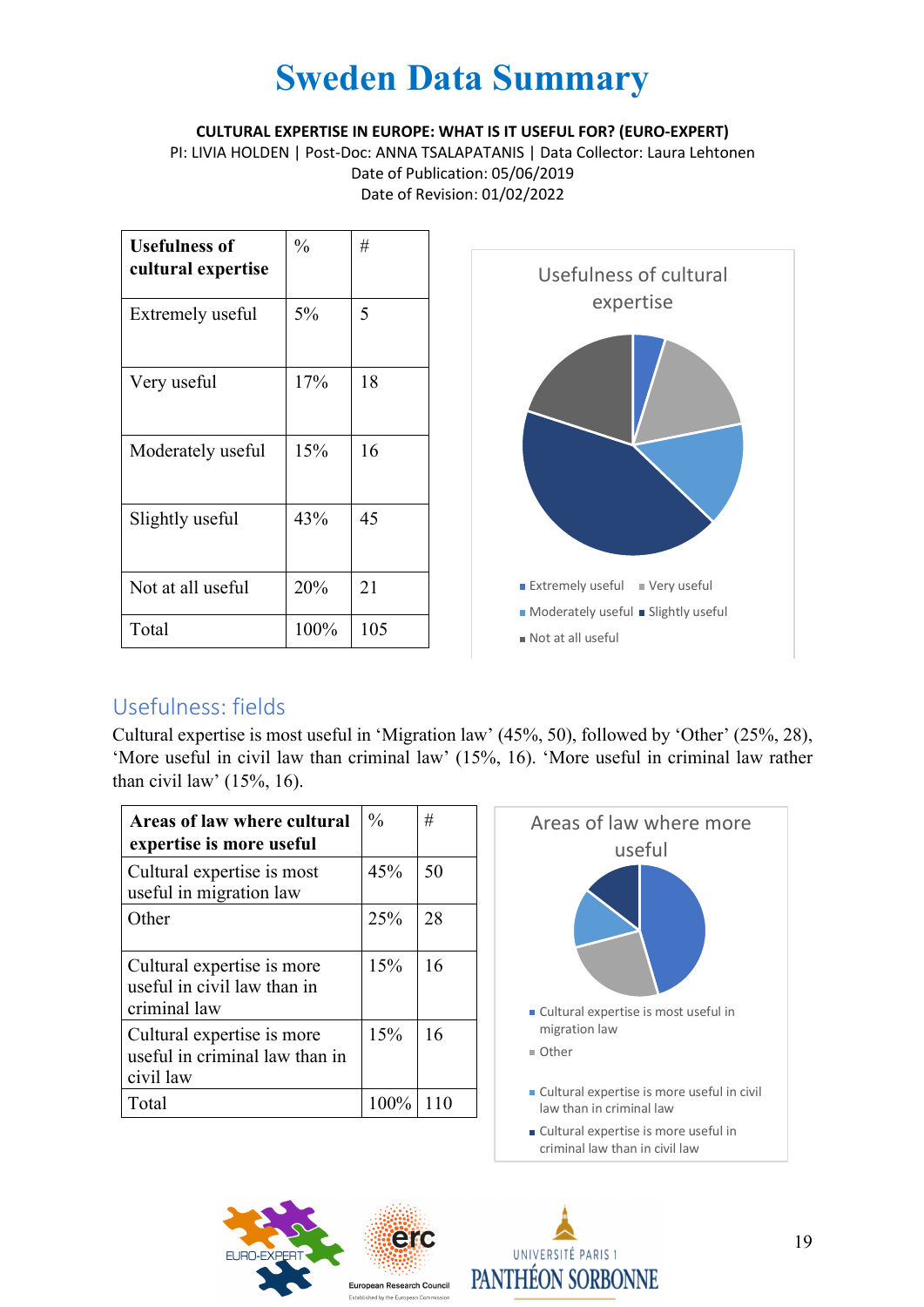**CULTURAL EXPERTISE IN EUROPE: WHAT IS IT USEFUL FOR? (EURO-EXPERT)**

PI: LIVIA HOLDEN | Post-Doc: ANNA TSALAPATANIS | Data Collector: Laura Lehtonen Date of Publication: 05/06/2019 Date of Revision: 01/02/2022

### Competitiveness

Experts thought that their expertise was competitive because of their 'Competence' (46%, 25), followed by 'Reputation' (28%, 15), 'Balance between competence and cost' (19%, 10), 'Convenient hourly quotes' (6%, 3) and 'Other '(2%, 1).

| <b>Competitiveness</b>                 | $\frac{0}{0}$ | #  |
|----------------------------------------|---------------|----|
| Competence                             | 46%           | 25 |
| Reputation                             | 28%           | 15 |
| Balance between<br>competence and cost | 19%           | 10 |
| Convenient hourly<br>quotes            | 6%            | 3  |
| Other                                  | $2\%$         |    |
| Total                                  | 100%          | 54 |



### Reputation of Experts

The majority of experts said that they had been 'Regularly instructed/ appointed as expert for many years' (62%, 23), followed by 'Other' (30%, 11), and 'Expert opinions have been successful' (8%, 3).

| <b>Reputation of experts</b>                                     | $\frac{0}{0}$ | #  |
|------------------------------------------------------------------|---------------|----|
| Regularly<br>instructed/appointed as<br>an expert for many years | 62%           | 23 |
| Other                                                            | 30%           | 11 |
| Expert opinions have<br>been successful                          | 8%            | 3  |
| Total                                                            | 100%          | 37 |





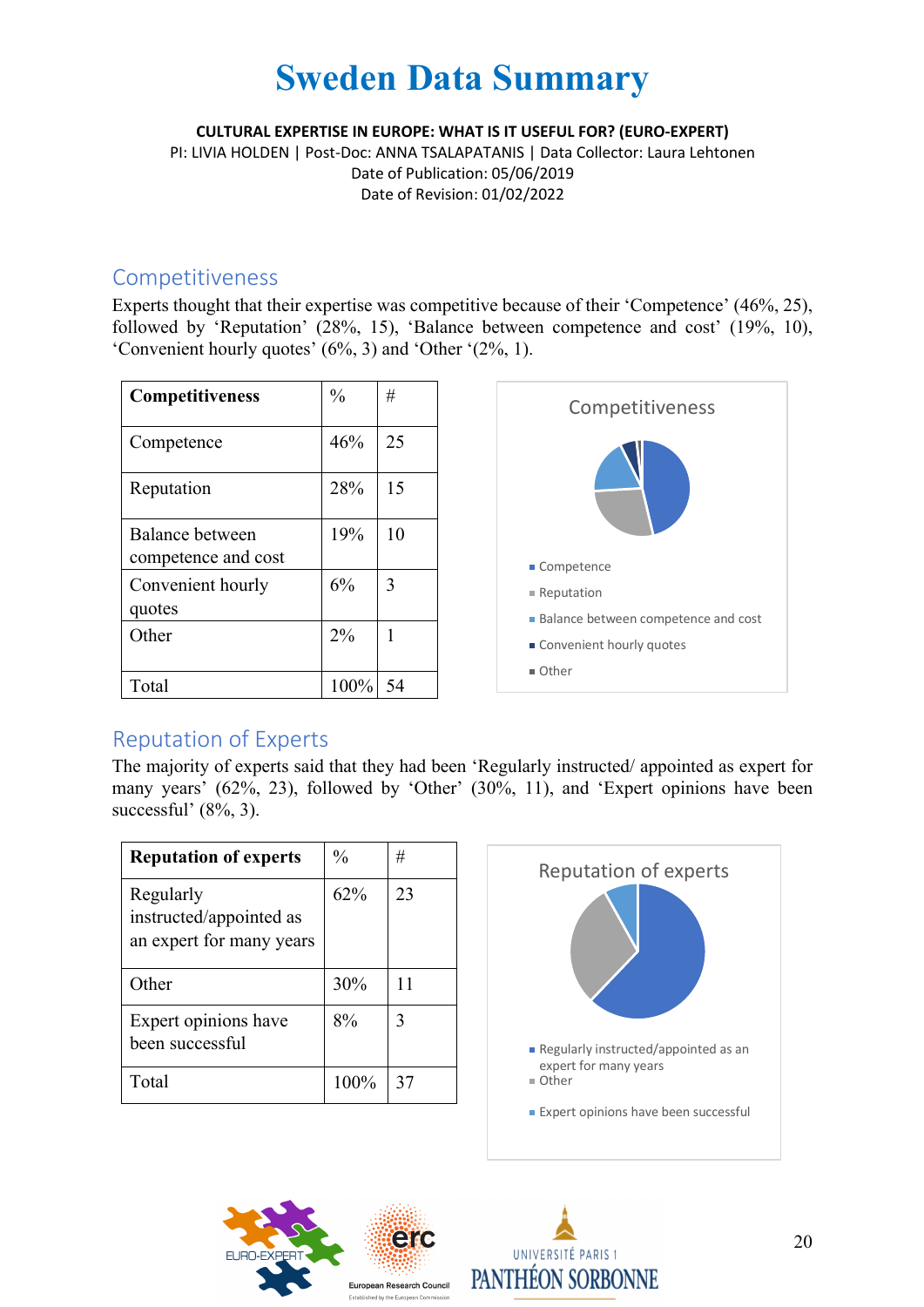**CULTURAL EXPERTISE IN EUROPE: WHAT IS IT USEFUL FOR? (EURO-EXPERT)**

PI: LIVIA HOLDEN | Post-Doc: ANNA TSALAPATANIS | Data Collector: Laura Lehtonen Date of Publication: 05/06/2019 Date of Revision: 01/02/2022

### Improved Access

### Database

Regarding the question of the usefulness of a case law database, the most common response was that it would be 'Very useful' (39%, 45), followed by 'Somewhat useful' (30%, 34), of 'No use' (14%, 16). (17%, 20) choose 'Other'.

| <b>Usefulness of case law</b><br>database | $\frac{0}{0}$ | #   |
|-------------------------------------------|---------------|-----|
| Very useful                               | 39%           | 45  |
| Somewhat useful                           | 30%           | 34  |
| No use                                    | 14%           | 16  |
| Other                                     | 17%           | 20  |
| Total                                     | 100%          | 115 |



### Contribution to law database

Most respondents did wish to contribute to the establishment of a case law database (60%, 35), while (40%, 23) did not.



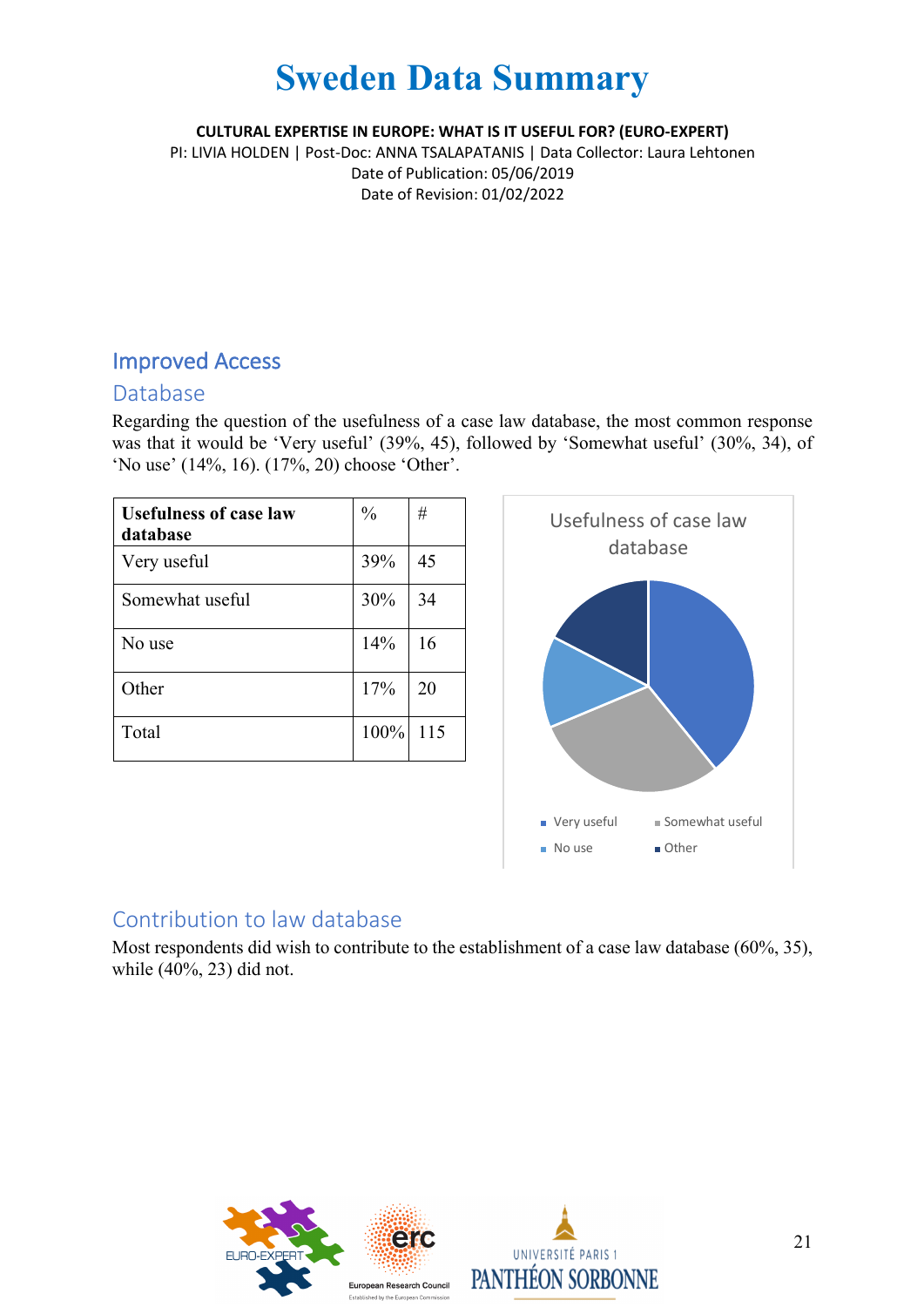#### **CULTURAL EXPERTISE IN EUROPE: WHAT IS IT USEFUL FOR? (EURO-EXPERT)**

PI: LIVIA HOLDEN | Post-Doc: ANNA TSALAPATANIS | Data Collector: Laura Lehtonen Date of Publication: 05/06/2019 Date of Revision: 01/02/2022

| <b>Contribution to a</b><br>law database                                    | $\frac{0}{0}$ | #  |
|-----------------------------------------------------------------------------|---------------|----|
| I would not like to<br>contribute to a<br>database on cultural<br>expertise | 40%           | 23 |
| I would like to<br>contribute to a<br>database on cultural<br>expertise     | 60%           | 35 |
| Total                                                                       | $100\%$       | 58 |



### Capacity Building

The most common response to the question regarding the usefulness of a program teaching cultural expertise was 'Probably yes (30%, 36), followed by 'Definitely yes' (27%, 32), 'Might or might not' (25%, 30), 'Probably not' (10%, 12) and 'Definitely not' (8%, 10).

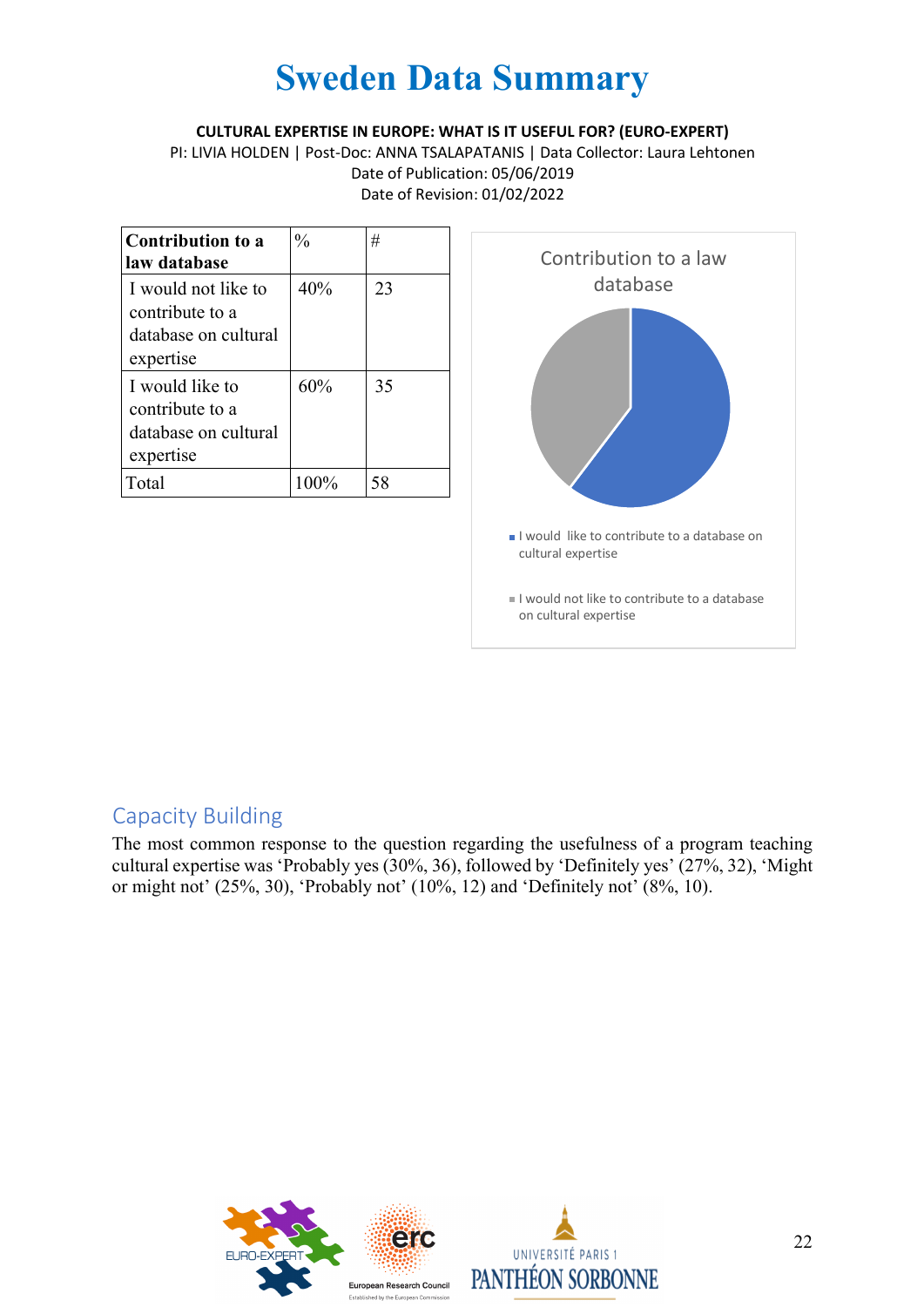**CULTURAL EXPERTISE IN EUROPE: WHAT IS IT USEFUL FOR? (EURO-EXPERT)**

PI: LIVIA HOLDEN | Post-Doc: ANNA TSALAPATANIS | Data Collector: Laura Lehtonen Date of Publication: 05/06/2019 Date of Revision: 01/02/2022

| <b>Usefulness of a</b><br>teaching program on<br>cultural expertise | $\frac{0}{0}$ | #   |
|---------------------------------------------------------------------|---------------|-----|
| Definitely yes                                                      | 27%           | 32  |
| Probably yes                                                        | 30%           | 36  |
| Might or might not                                                  | 25%           | 30  |
| Probably not                                                        | 10%           | 12  |
| Definitely not                                                      | 8%            | 10  |
| Total                                                               | 100%          | 120 |



### Organisations interested in a teaching program

With regards to the question on interest in the teaching program, the most common response was'Interested in teaching cultural expertise themselves' (46%, 17), followed by 'Other' (32%, 12) and 'Know professional organisations that may be interested' (22%, 8).